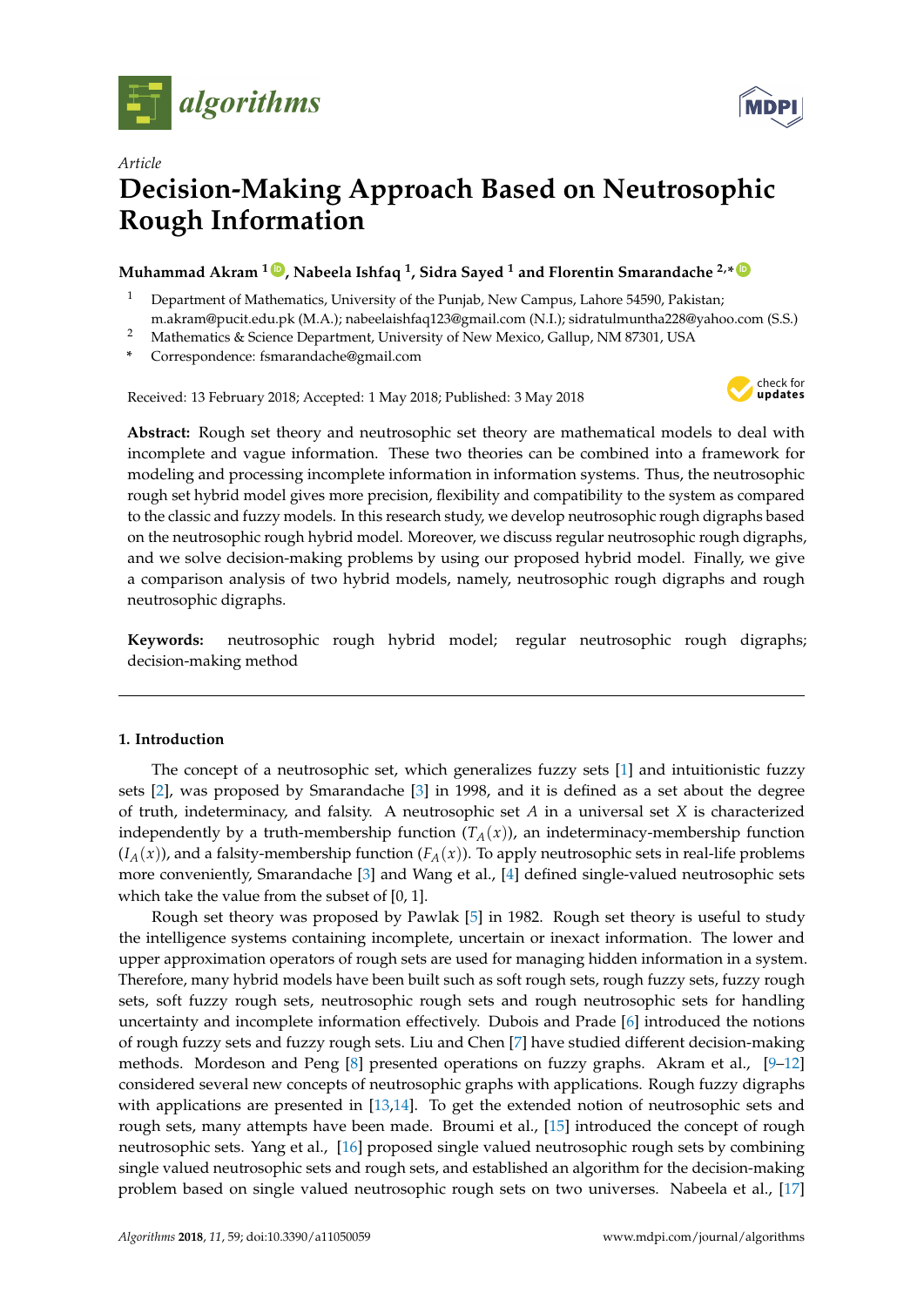and Sayed et al., [\[18\]](#page-19-9) introduced rough neutrosophic digraphs, in which they have approximated neutrosophic set under the influence of a crisp equivalence relation. In this research article, we apply another hybrid set model, neutrosophic rough, to graph theory. We deal with regular neutrosophic rough digraphs and then solve the decision-making problem by using our proposed hybrid model.

Our paper is organized as follows: Firstly, we develop the notion of neutrosophic rough digraphs and present some numerical examples. Secondly, we explore basic properties of neutrosophic rough digraphs. In particular, we investigate the regularity of neutrosophic rough digraphs. We describe novel applications of our proposed hybrid decision-making method. To compare the two notions, rough neutrosophic digraphs and neutrosophic rough digraphs, we give a comparison analysis. Finally, we end the paper by concluding remarks.

#### **2. Neutrosophic Rough Information**

**Definition 1.** *[\[4\]](#page-18-3) Let Z be a nonempty universe. A neutrosophic set N on Z is defined as follows:*

$$
N = \{ \langle x : T_N(x), I_N(x), F_N(x) \rangle : x \in Z \},\
$$

*where the functions*  $T$ , *I*,  $F:Z \rightarrow [0,1]$  *represent the degree of membership, the degree of indeterminacy and the degree of falsity.*

**Definition 2.** *[\[5\]](#page-18-4) Let Z be a nonempty universe and R an equivalence relation on Z. A pair* (*Z*, *R*) *is called an approximation space. Let N*∗ *be a subset of Z and the lower and upper approximations of N*∗ *in the approximation space* (*Z*, *R*) *denoted by RN*∗ *and RN*∗ *are defined as follows:*

$$
\frac{RN^*}{RN^*} = \{x \in Z | [x]_R \subseteq N^* \},
$$
  

$$
\overline{RN^*} = \{x \in Z | [x]_R \cap N^* \neq \phi\},
$$

*where* [*x*]*<sup>R</sup> denotes the equivalence class of R containing x. A pair* (*RN*<sup>∗</sup> , *RN*∗ ) *is called a rough set.*

For other notations and applications, readers are referred to [\[19–](#page-19-10)[32\]](#page-19-11).

**Definition 3.** [\[16\]](#page-19-7) Let X\* be a nonempty universe and R a neutrosophic relation on X\*. Let X be a neutrosophic *set on X*∗ *, defined as*

$$
X = \{ \langle x, T_X(x), I_X(x), F_X(x) \rangle : x \in X^* \}.
$$

*Then the lower and upper approximations of X represented by RX and RX, respectively, are characterized as neutrosophic sets in X*∗ *such that,* ∀*x* ∈ *X* ∗

$$
\underline{RX} = \{ \langle x, T_{\underline{R}(X)}(x), I_{\underline{R}(X)}(x), F_{\underline{R}(X)}(x) \rangle : y \in X^* \},
$$
  

$$
\overline{RX} = \{ \langle x, T_{\overline{R}(X)}(x), I_{\overline{R}(X)}(x), F_{\overline{R}(X)}(x) \rangle : y \in X^* \},
$$

*where*

$$
T_{\underline{R}X}(x) = \bigwedge_{y \in X} (F_R(x, y) \vee T_X(y)),
$$
  
\n
$$
I_{\underline{R}X}(x) = \bigvee_{y \in X} (1 - I_R(x, y) \wedge I_X(y)),
$$
  
\n
$$
F_{\underline{R}X}(x) = \bigvee_{y \in X} (T_R(x, y) \wedge F_X(y)),
$$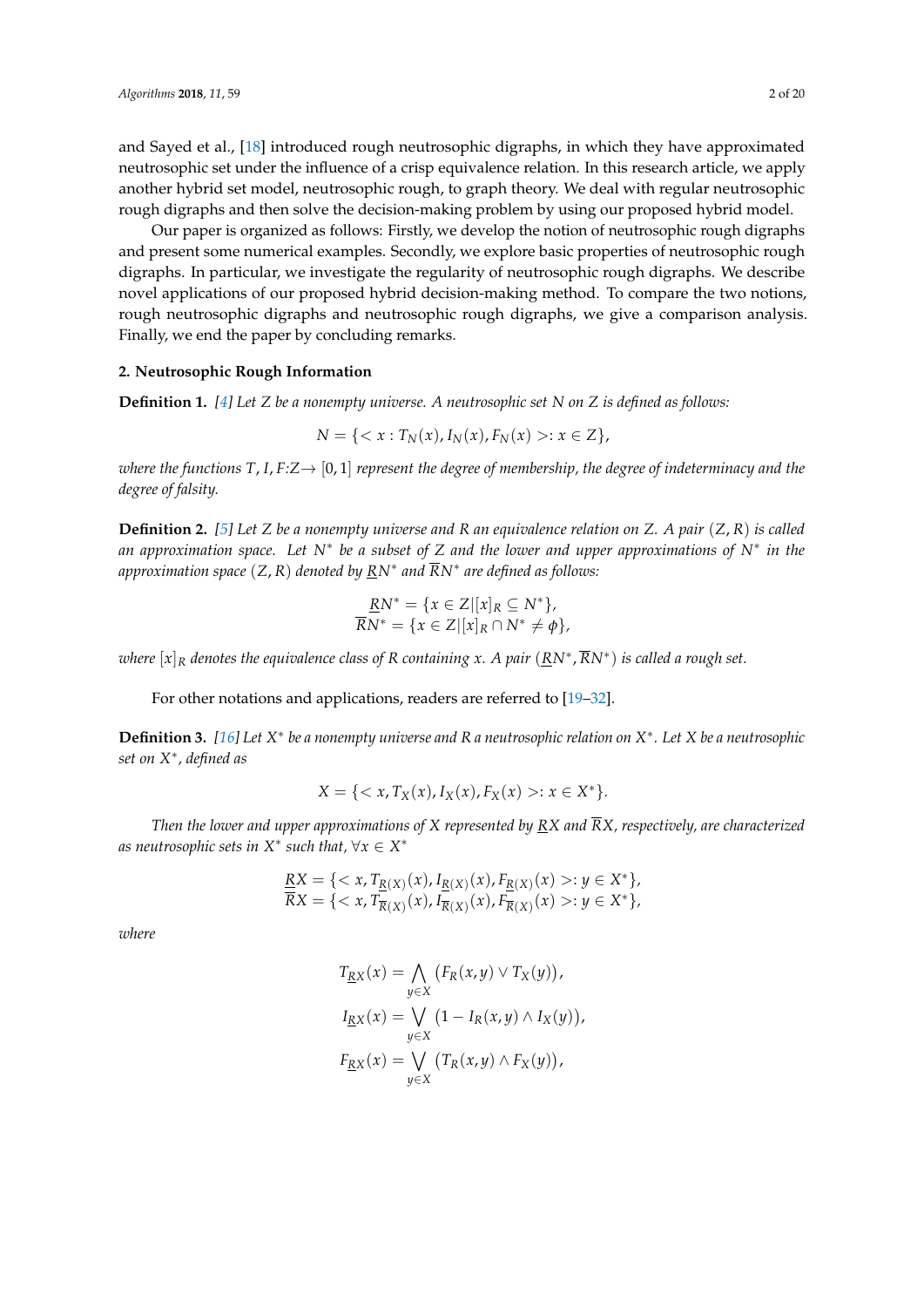*and*

$$
T_{\overline{R}X}(x) = \bigvee_{y \in X} (T_R(x, y) \wedge T_X(y)),
$$
  
\n
$$
I_{\overline{R}X}(x) = \bigwedge_{y \in X} (I_R(x, y) \vee I_X(y)),
$$
  
\n
$$
F_{\overline{R}X}(x) = \bigwedge_{y \in X} (F_R(x, y) \vee F_X(y)).
$$

*A pair* (*RX*, *RX*) *ia called a neutrosophic rough set.*

**Definition 4.** Let X\* be a nonempty set and R a neutrosophic tolerance relation on X\*. Let X be a neutrosophic *set on X*∗ *defined as:*

$$
X = \{ \langle x, T_X(x), I_X(x), F_X(x) \rangle : x \in X^* \}.
$$

*Then the lower and upper approximations of X represented by RX and RX, respectively, are characterized*  $a$ s neutrosophic sets in  $X^*$  such that,  $\forall x \in X^*$ 

$$
\underline{RX} = \{ \langle x, T_{\underline{RX}}(x), I_{\underline{RX}}(x), F_{\underline{RX}}(x) \rangle : y \in X^* \},
$$
  

$$
\overline{RX} = \{ \langle x, T_{\overline{RX}}(x), I_{\overline{RX}}(x), F_{\overline{RX}}(x) \rangle : y \in X^* \},
$$

*where*

$$
T_{RX}(x) = \bigwedge_{y \in X^*} (F_R(x, y) \vee T_X(y)),
$$
  
\n
$$
I_{RX}(x) = \bigwedge_{y \in X^*} (1 - I_R(x, y) \vee I_X(y)),
$$
  
\n
$$
F_{RX}(x) = \bigvee_{y \in X^*} (T_R(x, y) \wedge F_X(y)),
$$

*and*

$$
T_{\overline{R}X}(x) = \bigvee_{y \in X^*} (T_R(x, y) \wedge T_X(y)),
$$
  
\n
$$
I_{\overline{R}X}(x) = \bigvee_{y \in X^*} (I_R(x, y) \wedge I_X(y)),
$$
  
\n
$$
F_{\overline{R}X}(x) = \bigwedge_{y \in X^*} (F_R(x, y) \vee F_X(y)).
$$

*Let Y*<sup>∗</sup> ⊆ *X* <sup>∗</sup> × *X* ∗ *and S a neutrosophic tolerance relation on Y*∗ *such that*

$$
T_S((x_1, x_2)(y_1, y_2)) = \min\{T_R(x_1, y_1), T_R(x_2, y_2)\},
$$
  
\n
$$
I_S((x_1, x_2)(y_1, y_2)) = \min\{I_R(x_1, y_1), I_R(x_2, y_2)\},
$$
  
\n
$$
F_S((x_1, x_2)(y_1, y_2)) = \max\{F_R(x_1, y_1), F_R(x_2, y_2)\}.
$$

*Let Y be a neutrosophic set on Y*∗ *defined as:*

$$
Y = \{ \langle xy, T_Y(xy), I_Y(xy), F_Y(xy) >: xy \in Y^* \},\
$$

*such that*

$$
T_Y(xy) \le \min\{T_{\underline{R}X}(x), T_{\underline{R}X}(y)\},
$$
  
\n
$$
I_Y(xy) \le \min\{I_{\underline{R}X}(x), I_{\underline{R}X}(y)\},
$$
  
\n
$$
F_Y(xy) \le \max\{F_{\overline{R}X}(x), F_{\overline{R}X}(y)\} \quad \forall x, y \in X^*.
$$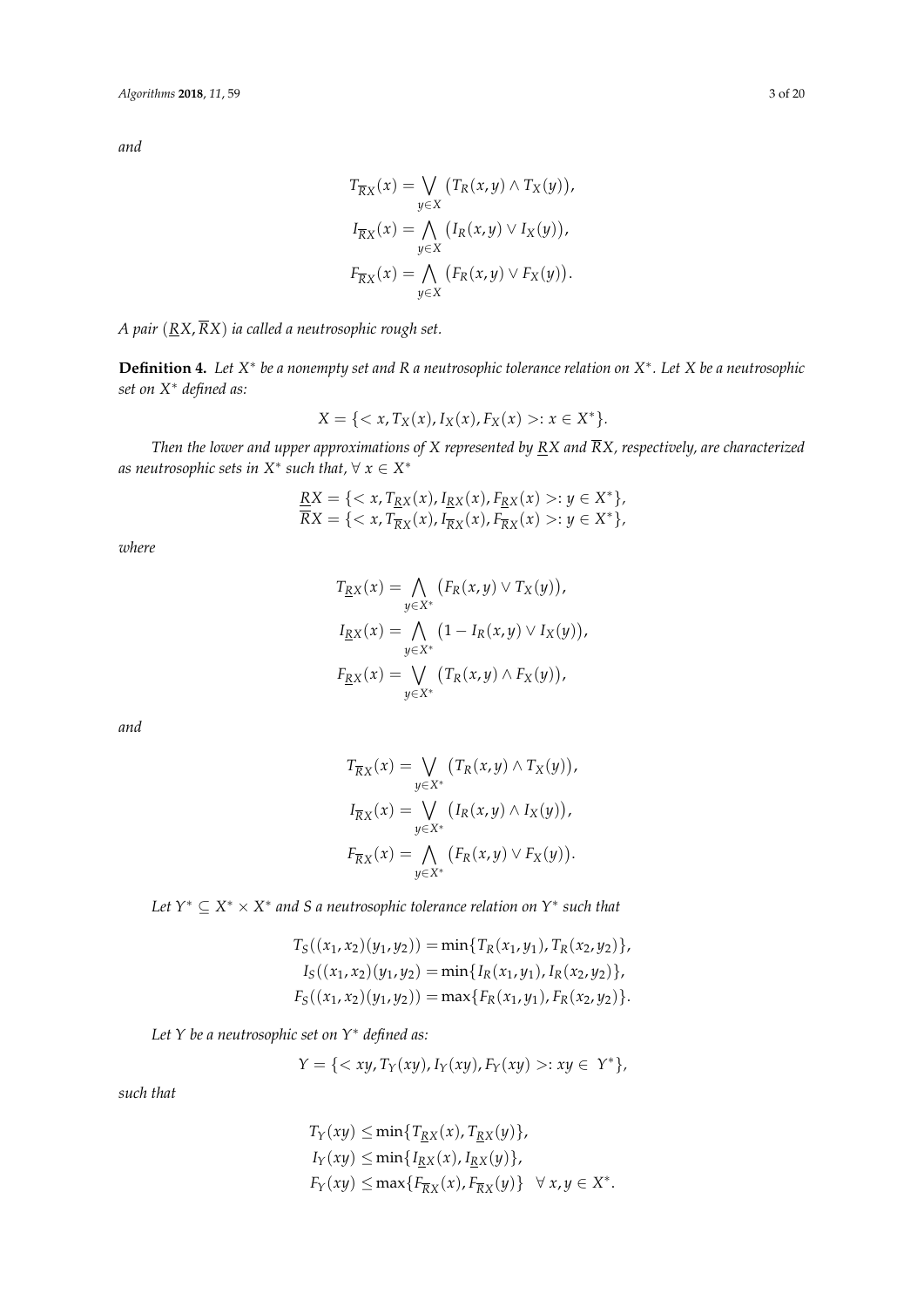*Then the lower and the upper approximations of Y represented by SY and SY, are defined as follows:*

$$
\underline{S}Y = \{ \langle xy, T_{\underline{S}Y}(xy), I_{\underline{S}Y}(xy), F_{\underline{S}Y}(xy) \rangle : xy \in Y^* \},
$$
  

$$
\overline{S}Y = \{ \langle xy, T_{\overline{S}Y}(xy), I_{\overline{S}Y}(xy), F_{\overline{S}Y}(xy) \rangle : xy \in Y^* \},
$$

*where*

$$
T_{\underline{S}Y}(xy) = \bigwedge_{wz \in Y^*} (F_S((xy), (wz)) \vee T_Y(wz)),
$$
  
\n
$$
I_{\underline{S}Y}(xy) = \bigwedge_{wz \in Y^*} ((1 - I_S((xy), (wz))) \vee I_Y(wz)),
$$
  
\n
$$
F_{\underline{S}Y}(xy) = \bigvee_{wz \in Y^*} (T_S((xy), (wz)) \wedge F_Y(wz)),
$$

*and*

$$
T_{\overline{S}Y}(xy) = \bigvee_{wz \in Y^*} (T_S((xy), (wz)) \wedge T_Y(wz)),
$$
  
\n
$$
I_{\overline{S}Y}(xy) = \bigvee_{wz \in Y^*} (I_S((xy), (wz)) \wedge I_Y(wz)),
$$
  
\n
$$
F_{\overline{S}Y}(xy) = \bigwedge_{wz \in Y^*} (F_S((xy), (wz)) \vee F_Y(wz)).
$$

*A pair SY* =  $(SY, \overline{S}Y)$  *is called neutrosophic rough relation.* 

**Definition 5.** *A neutrosophic rough digraph on a nonempty set X* ∗ *is a 4-ordered tuple G* = (*R*, *RX*, *S*, *SY*) *such that*

- *(a) R is a neutrosophic tolerance relation on X*∗ *,*
- *(b) S* is a neutrosophic tolerance relation on  $Y^* ⊆ X^* × X^*$ ,
- (c)  $RX = (RX, RX)$  *is a neutrosophic rough set on*  $X^*$ ,
- *(d)*  $SY = (\underline{SY}, SY)$  *is a neutrosophic rough relation on*  $X^*$ *,*
- *(e)*  $(RX, SY)$  *is a neutrosophic rough digraph where*  $\underline{G} = (\underline{R}X, \underline{S}Y)$  *and*  $\overline{G} = (\overline{R}X, \overline{S}Y)$  *are lower and upper approximate neutrosophic digraphs of G such that*

$$
T_{\underline{S}Y}(xy) \le \min\{T_{\underline{R}X}(x), T_{\underline{R}X}(y)\},
$$
  
\n
$$
I_{\underline{S}Y}(xy) \le \min\{I_{\underline{R}X}(x), I_{\underline{R}X}(y)\},
$$
  
\n
$$
F_{\underline{S}Y}(xy) \le \max\{F_{\underline{R}X}(x), F_{\underline{R}X}(y)\},
$$
  
\n
$$
T_{\overline{S}Y}(xy) \le \min\{T_{\overline{R}X}(x), T_{\overline{R}X}(y)\},
$$
  
\n
$$
I_{\overline{S}Y}(xy) \le \min\{I_{\overline{R}X}(x), I_{\overline{R}X}(y)\},
$$
  
\n
$$
F_{\overline{S}Y}(xy) \le \max\{F_{\overline{R}X}(x), F_{\overline{R}X}(y)\} \quad \forall x, y \in X
$$

**Example 1.** Let  $X^* = \{p, q, r, s, t\}$  be a nonempty set and R a neutrosophic tolerance relation on  $X^*$  is given as:

∗ .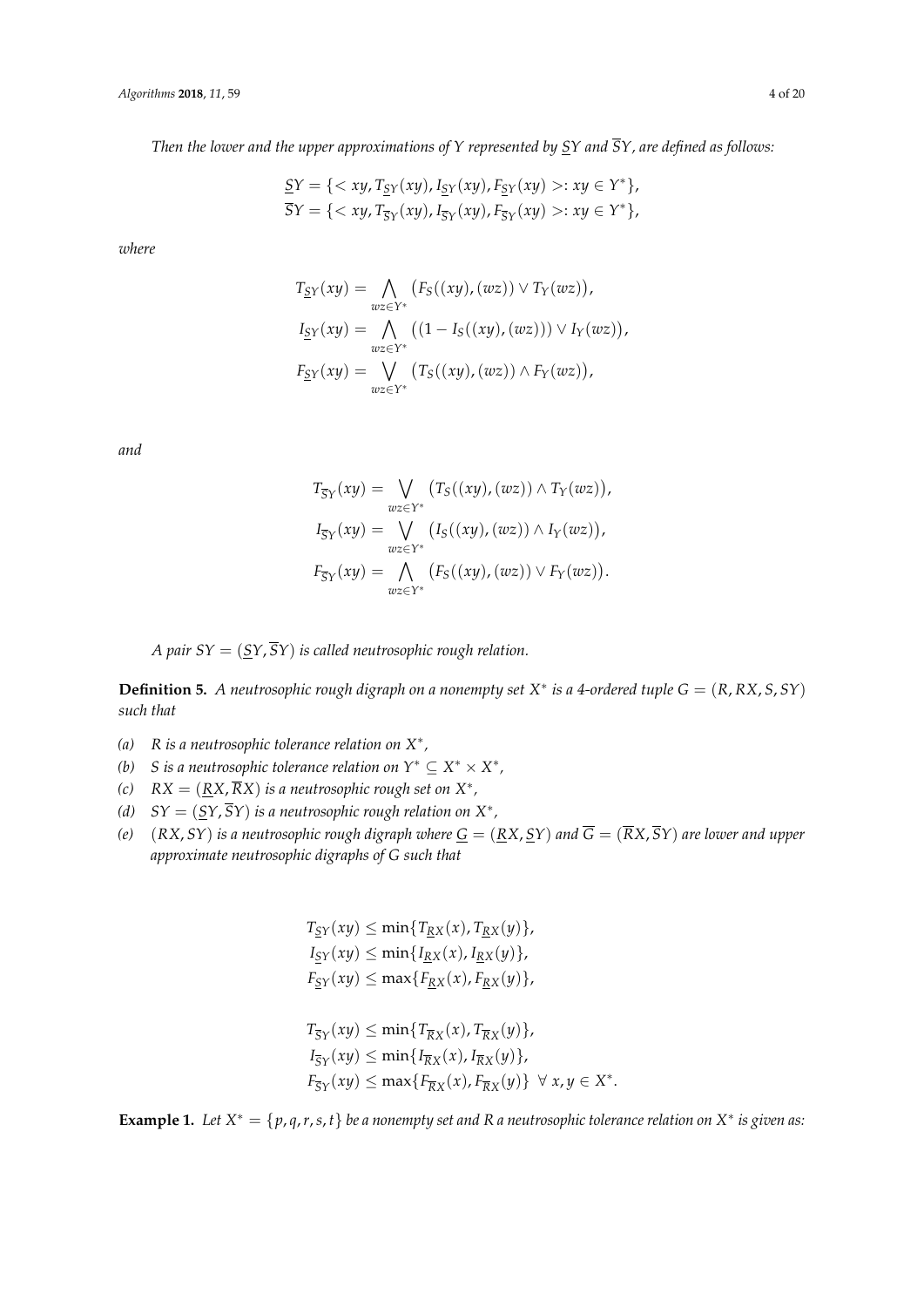| R | n               | a               |                 | S               |                 |
|---|-----------------|-----------------|-----------------|-----------------|-----------------|
| p | (1,1,0)         | (0.5, 0.2, 0.3) | (0.1, 0.9, 0.4) | (0.6, 0.5, 0.2) | (0.2, 0.1, 0.8) |
| q | (0.5, 0.2, 0.3) | (1,1,0)         | (0.3, 0.7, 0.5) | (0.1, 0.9, 0.6) | (0.6, 0.5, 0.1) |
| r | (0.1, 0.9, 0.4) | (0.3, 0.7, 0.5) | (1,1,0)         | (0.2, 0.8, 0.7) | (0.1, 0.9, 0.6) |
| S | (0.6, 0.5, 0.2) | (0.1, 0.9, 0.6) | (0.2, 0.8, 0.7) | (1,1,0)         | (0.2, 0.3, 0.1) |
|   | (0.2, 0.1, 0.8) | (0.6, 0.5, 0.1) | (0.1, 0.9, 0.6) | (0.2, 0.3, 0.1) | (1,1,0)         |

Let  $X_1 = \{(p, 0.2, 0.1, 0.7), (q, 0.4, 0.5, 0.6), (r, 0.7, 0.8, 0.9), (s, 0.2, 0.9, 0.1), (t, 0.6, 0.8, 0.4)\}\$ a neutrosophic set on X<sup>∗</sup>. The lower and upper approximations of X<sub>1</sub> are given as:

$$
\frac{RX_1}{RX_1} = \{ (p, 0.2, 0.1, 0.7), (q, 0.3, 0.5, 0.6), (r, 0.4, 0.1, 0.9), (s, 0.2, 0.5, 0.6), (t, 0.2, 0.5, 0.6) \},
$$
  

$$
\overline{RX}_1 = \{ (p, 0.4, 0.2, 0.8), (q, 0.6, 0.9, 0.4), (r, 0.7, 0.8, 0.6), (s, 0.2, 0.9, 0.1), (t, 0.6, 0.8, 0.1) \}.
$$

*Let Y*<sup>∗</sup> = {*pr*, *qs*,*rt*,*sp*, *tq*} ⊆ *X* <sup>∗</sup> × *X* ∗ *and S a neutrosophic tolerance relation which is given as:*  $\mathcal{L} = \{(\mathbf{p}, \mathbf{p}, \mathbf{p}, \mathbf{p}, \mathbf{p}, \mathbf{p}, \mathbf{p}, \mathbf{p}, \mathbf{p}, \mathbf{p}, \mathbf{p}, \mathbf{p}, \mathbf{p}, \mathbf{p}, \mathbf{p}, \mathbf{p}, \mathbf{p}, \mathbf{p}, \mathbf{p}, \mathbf{p}, \mathbf{p}, \mathbf{p}, \mathbf{p}, \mathbf{p}, \mathbf{p}, \mathbf{p}, \mathbf{p}, \mathbf{p}, \mathbf{p}, \mathbf{p}, \mathbf{p}, \mathbf{p}, \mathbf{p}, \mathbf{p}, \mathbf{p}, \$  $R^* = \{pr, qs, rt, sp, tq\} \subseteq X^* \times X^*$  and S a neutrosophic tolerance relation which is given as.

| S  | vr              | as              | rt              | sp              | ta              |
|----|-----------------|-----------------|-----------------|-----------------|-----------------|
| pr | (1,1,0)         | (0.2, 0.2, 0.7) | (0.1, 0.9, 0.6) | (0.1, 0.5, 0.4) | (0.2, 0.1, 0.8) |
| as | (0.2, 0.2, 0.7) | (1,1,0)         | (0.2, 0.3, 0.5) | (0.1, 0.5, 0.6) | (0.1, 0.5, 0.6) |
| rt | (0.1, 0.9, 0.6) | (0.2, 0.3, 0.5) | (1,1,0)         | (0.2, 0.1, 0.8) | (0.1, 0.5, 0.6) |
| sp | (0.1, 0.5, 0.4) | (0.1, 0.5, 0.6) | (0.2, 0.1, 0.8) | (1,1,0)         | (0.2, 0.2, 0.3) |
| ta | (0.2, 0.1, 0.8) | (0.1, 0.5, 0.6) | (0.1, 0.5, 0.6) | (0.2, 0.2, 0.3) | (1,1,0)         |

Let  $Y_1 = \{(pr, 0.2, 0.1, 0.5), (qs, 0.1, 0.3, 0.3), (rt, 0.2, 0.1, 0.4), (sp, 0.1, 0.1, 0.2), (tq, 0.1, 0.4, 0.3)\}\$ a neutrosophic set on  $Y^{\ast}.$  The lower and upper approximations of  $Y_{1}$  are given as:

*SY*<sup>1</sup> = {(*pr*, 0.2, 0.1, 0.5),(*qs*, 0.1, 0.3, 0.3),(*rt*, 0.2, 0.1, 0.4),(*sp*, 0.1, 0.1, 0.2),(*tq*, 0.1, 0.4, 0.3)}*, SY*<sup>1</sup> = {(*pr*, 0.2, 0.2, 0.4),(*qs*, 0.2, 0.4, 0.3),(*rt*, 0.2, 0.4, 0.4),(*sp*, 0.2, 0.3, 0.2),(*tq*, 0.2, 0.4, 0.3)}*.*  $\mathcal{L}_{\mathcal{L}}$  so to  $\mathcal{L}_{\mathcal{L}}$  and upper approximations of Y1 are given as:  $\mathcal{L}_{\mathcal{L}}$  $S_1 = \{(pr, 0.2, 0.2, 0.4), (qs, 0.2, 0.4, 0.3), (rt, 0.2, 0.4, 0.4), (sp, 0.2, 0.3, 0.2), (tq, 0.2, 0.4, 0.3)\}.$ SY<sup>1</sup> = {(pr, 0.2, 0.2, 0.4),(qs, 0.2, 0.4, 0.3),(rt, 0.2, 0.4, 0.4),(sp, 0.2, 0.3, 0.2),(tq, 0.2, 0.4, 0.3)}.

Thus,  $\underline{G}=(\underline{R}X_1,\underline{S}Y_1)$  and  $G=(RX_1,SY_1)$  are neutrosophic digraphs as shown in Figure [1.](#page-4-0)

<span id="page-4-0"></span>

**Figure 1.** Neutrosophic rough digraph  $G_1 = (\underline{G}_1, \overline{G}_1)$ .

**Example 2.** Let  $X^* = \{u, v, w, x, y, z\}$  be a crisp set and R a neutrosophic tolerance relation on  $X^*$  given by

| R              | $\mathcal{U}$   | $\overline{\upsilon}$ | w               | x               |                 | z               |
|----------------|-----------------|-----------------------|-----------------|-----------------|-----------------|-----------------|
| $\mathfrak u$  | (1.1.0)         | (0.2, 0.3, 0.5)       | (0.5, 0.6, 0.9) | (0.3, 0.8, 0.3) | (0.3, 0.2, 0.1) | (0.1, 0.1, 0.5) |
| $\overline{U}$ | (0.2, 0.3, 0.5) | (1,1,0)               | (0.9, 0.5, 0.6) | (0.1, 0.5, 0.7) | (0.8, 0.9, 0.1) | (0.8, 0.9, 0.1) |
| w              | (0.5, 0.6, 0.9) | (0.9, 0.5, 0.6)       | (1,1,0)         | (0.3, 0.6, 0.8) | (0.2, 0.3, 0.6) | (0.7, 0.6, 0.6) |
| $\mathcal{X}$  | (0.3, 0.8, 0.3) | (0.1, 0.5, 0.7)       | (0.3, 0.6, 0.8) | (1,1,0)         | (0.5, 0.1, 0.9) | (0.8, 0.7, 0.2) |
| Y              | (0.3, 0.2, 0.1) | (0.8, 0.9, 0.1)       | (0.2, 0.3, 0.6) | (0.5, 0.1, 0.9) | (1,1,0)         | (0.6, 0.5, 0.9) |
| $\mathcal{Z}$  | (0.1, 0.1, 0.5) | (0.8, 0.9, 0.1)       | (0.7, 0.6, 0.6) | (0.8, 0.7, 0.2) | (0.6, 0.5, 0.9) | (1,1,0)         |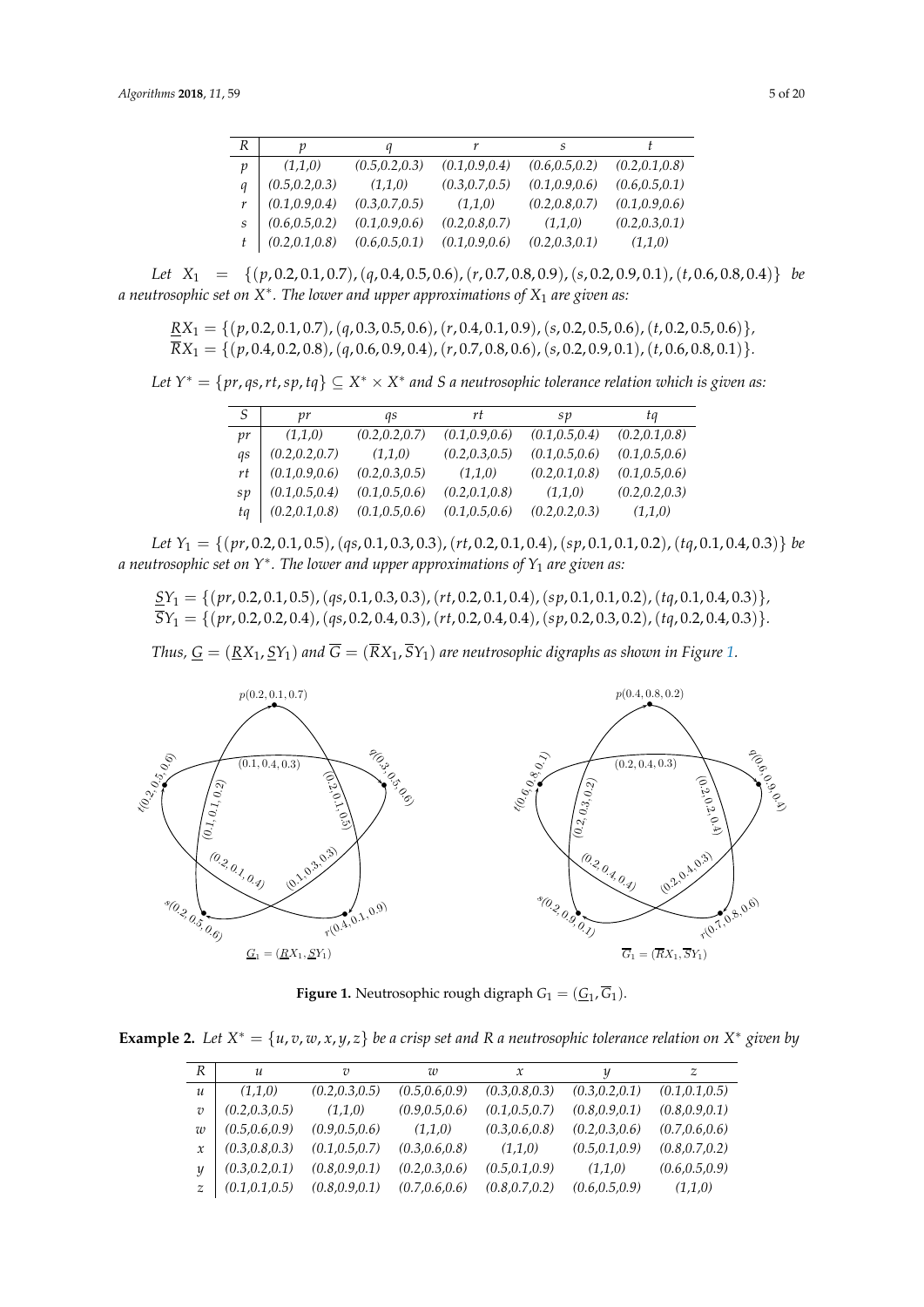Let  $X = \{(u, 0.9, 0.3, 0.1), (v, 0.5, 0.6, 0.2), (w, 0.8, 0.5, 0.3), (x, 0.7, 0.6, 0.9), (y, 0.5, 0.2, 0.1),$  $(z, 0.9, 0.7, 0.3)$ } be a neutrosophic set on  $X^*$ . Then the lower and upper approximations of X are given as follows:

 $\underline{RX} = \{(u, 0.5, 0.3, 0.3), (v, 0.5, 0.2, 0.3), (w, 0.6, 0.4, 0.3), (x, 0.7, 0.3, 0.9), (y, 0.5, 0.2, 0.5), (z, 0.5, 0.5, 0.8)\},\$  $RX = \{(u, 0.9, 0.6, 0.1), (v, 0.8, 0.7, 0.1), (w, 0.8, 0.6, 0.3), (x, 0.8, 0.7, 0.3), (y, 0.6, 0.6, 0.1), (z, 0.9, 0.7, 0.2)\}.$ 

Let  $Y^* = \{uv, vw, wx, xy, yz, zu, zw, vy\} \subseteq X^* \times X^*$  and S a neutrosophic tolerance relation on  $Y^*$ *given as*

| S             | uv              | vw              | wx              | x y             | yz              | zu              | zw              | vy              |
|---------------|-----------------|-----------------|-----------------|-----------------|-----------------|-----------------|-----------------|-----------------|
| uv            | (1.1.0)         | (0.2, 0.3, 0.6) | (0.1, 0.5, 0.9) | (0.3, 0.8, 0.3) | (0.3, 0.2, 0.1) | (0.1, 0.1, 0.5) | (0.1, 0.1, 0.6) | (0.2, 0.3, 0.5) |
| $vw$          | (0.2, 0.3, 0.6) | (1,1,0)         | (0.3, 0.5, 0.8) | (0.1, 0.3, 0.7) | (0.7, 0.6, 0.6) | (0.5, 0.6, 0.9) | (0.8, 0.9, 0.1) | (0.2, 0.3, 0.6) |
| $w\mathbf{x}$ | (0.1, 0.5, 0.9) | (0.3, 0.5, 0.8) | (1,1,0)         | (0.3, 0.1, 0.9) | (0.2, 0.3, 0.6) | (0.3, 0.6, 0.6) | (0.3, 0.6, 0.8) | (0.5, 0.1, 0.9) |
| xu            | (0.3, 0.8, 0.3) | (0.1, 0.3, 0.7) | (0.3, 0.1, 0.9) | (1,1,0)         | (0.5, 0.1, 0.9) | (0.3, 0.2, 0.2) | (0.2, 0.3, 0.6) | (0.1, 0.5, 0.7) |
| yz            | (0.3, 0.2, 0.1) | (0.7, 0.6, 0.6) | (0.2, 0.3, 0.6) | (0.5, 0.1, 0.9) | (1,1,0)         | (0.1, 0.1, 0.9) | (0.6, 0.5, 0.9) | (0.6, 0.5, 0.9) |
| zu            | (0.1, 0.1, 0.5) | (0.5, 0.6, 0.9) | (0.3, 0.6, 0.6) | (0.3, 0.2, 0.2) | (0.1, 0.1, 0.9) | (1,1,0)         | (0.5, 0.6, 0.9) | (0.3, 0.3, 0.1) |
| zw            | (0.1, 0.1, 0.6) | (0.8, 0.9, 0.1) | (0.3, 0.6, 0.8) | (0.2, 0.3, 0.6) | (0.6, 0.5, 0.9) | (0.5, 0.6, 0.9) | (1,1,0)         | (0.2, 0.3, 0.6) |
| vy            | (0.2, 0.3, 0.5) | (0.2, 0.3, 0.6) | (0.5, 0.1, 0.9) | (0.1, 0.5, 0.7) | (0.6, 0.5, 0.9) | (0.3, 0.2, 0.1) | (0.2, 0.3, 0.6) | (1,1,0)         |

Let Y be a neutrosophic set on Y\* defined as Y = { $(uv, 0.5, 0.2, 0.1)$ ,  $(vw, 0.5, 0.2, 0.3)$ ,  $(wx, 0.5, 0.3, 0.3)$ ,  $(xy, 0.5, 0.2, 0.3), (yz, 0.5, 0.2, 0.2), (zu, 0.5, 0.3, 0.2), (zw, 0.5, 0.4, 0.3), (vy, 0.5, 0.2, 0.1)\}.$  Then the lower and upper approximations of Y are given as Let Y be a neutrosopnic set on Y + aefined as Y = {(uv, 0.5, 0.2, 0.1), (vw, 0.5, 0.2, 0.3), (wx, 0.5, 0.3, 0.3),

*SY* = {(*uv*, 0.5, 0.2, 0.3),(*vw*, 0.5, 0.2, 0.3),(*wx*, 0.5, 0.3, 0.3),(*xy*, 0.5, 0.2, 0.3),(*yz*, 0.5, 0.2, 0.3),  $(zu, 0.5, 0.3, 0.3), (zw, 0.5, 0.2, 0.3), (vy, 0.5, 0.2, 0.3)\},$  $\overline{S}Y = \{(uv, 0.5, 0.3, 0.1), (vw, 0.5, 0.4, 0.3), (wx, 0.5, 0.4, 0.3), (xy, 0.5, 0.3, 0.3), (yz, 0.5, 0.4, 0.1),$  $(zu, 0.5, 0.4, 0.1), (zw, 0.5, 0.4, 0.3), (vy, 0.5, 0.3, 0.1)\}.$ per  $\left( \frac{1}{2} \right)$  are given as  $\left( \frac{1}{2} \right)$  $\left(\frac{1}{2}, \frac{1}{2}, \frac{1}{2}, \frac{1}{2}, \frac{1}{2}, \frac{1}{2}, \frac{1}{2}, \frac{1}{2}, \frac{1}{2}, \frac{1}{2}, \frac{1}{2}, \frac{1}{2}, \frac{1}{2}, \frac{1}{2}, \frac{1}{2}, \frac{1}{2}, \frac{1}{2}, \frac{1}{2}, \frac{1}{2}, \frac{1}{2}, \frac{1}{2}, \frac{1}{2}, \frac{1}{2}, \frac{1}{2}, \frac{1}{2}, \frac{1}{2}, \frac{1}{2}, \frac{1}{2}, \frac{1}{2}, \frac{1}{2}, \frac{1}{2}, \$ 

Thus,  $\underline{G}=(\underline{R}X,\underline{S}Y)$  and  $G=(RX,SY)$  are the neutrosophic digraphs as shown in Figure [2.](#page-5-0)

<span id="page-5-0"></span>

**Figure 2.** Neutrosophic rough digraph  $G = (\underline{G}, G)$ .

Now we discuss regular neutrosophic rough digraphs.

6 **Definition 6.** *Let G* = (*G*, *G*) *be a neutrosophic rough digraph on a nonempty set X* ∗ *. The indegree of a vertex x* ∈ *G is the sum of membership degree, indeterminacy and falsity of all edges towards x from other vertices in G* and  $\overline{G}$ , respectively, represented by  $id_G(x)$  and defined by

$$
id_G(x) = id_{\underline{G}}(x) + id_{\overline{G}}(x),
$$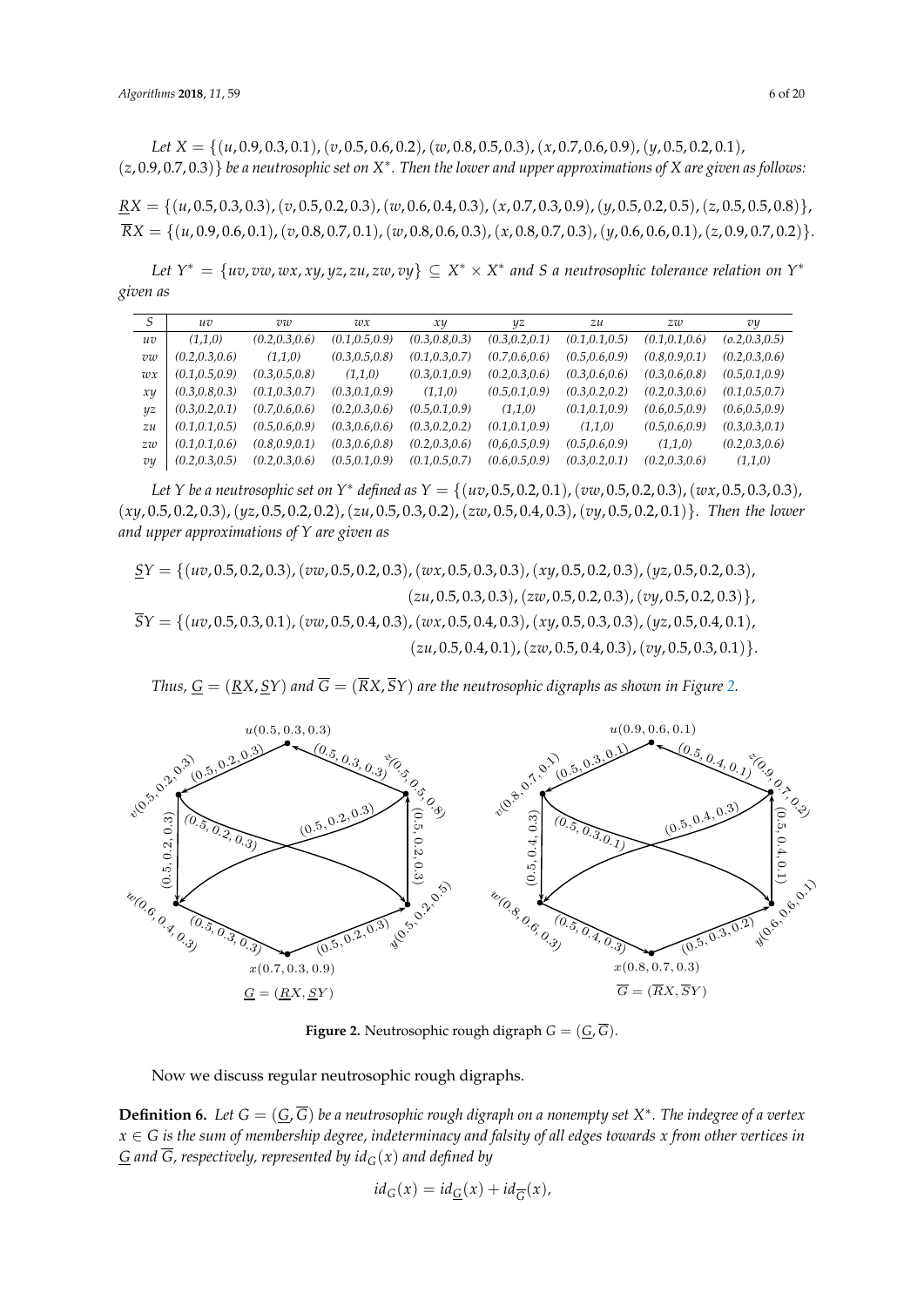*where*

$$
\begin{array}{l} \displaystyle id_{\underline{G}}(x) = \big(\sum_{x,y \in \underline{S}Y} T_{\underline{G}}(yx), \sum_{x,y \in \underline{S}Y} I_{\underline{G}}(yx), \sum_{x,y \in \underline{S}Y} F_{\underline{G}}(yx)\big), \\ \displaystyle id_{\overline{G}}(x) = \big(\sum_{x,y \in \overline{S}Y} T_{\overline{G}}(yx), \sum_{x,y \in \overline{S}Y} I_{\overline{G}}(yx), \sum_{x,y \in \overline{S}Y} F_{\overline{G}}(yx)\big). \end{array}
$$

*The outdegree of a vertex*  $x \in G$  *is the sum of membership degree, indeterminacy and falsity of all edges outward from x to other vertices in G and*  $\overline{G}$ *, respectively, represented by od*<sub> $G$ </sub>(*x*) *and defined by* 

$$
od_G(x) = od_{\underline{G}}(x) + od_{\overline{G}}(x),
$$

*where*

$$
od_{\overline{G}}(x) = (\sum_{x,y \in \overline{S}Y} T_{\overline{G}}(xy), \sum_{x,y \in \overline{S}Y} I_{\overline{G}}(xy), \sum_{x,y \in \overline{S}Y} F_{\overline{G}}(xy)),
$$
  

$$
od_{\overline{G}}(x) = (\sum_{x,y \in \overline{S}Y} T_{\overline{G}}(xy), \sum_{x,y \in \overline{S}Y} I_{\overline{G}}(xy), \sum_{x,y \in \overline{S}Y} F_{\overline{G}}(xy)).
$$

 $d_G(x) = id_G(x) + od_G(x)$  *is called degree of vertex x.* 

**Definition 7.** *A neutrosophic rough digraph is called a regular neutrosophic rough digraph of degree*  $(m_1, m_2, m_3)$  *if* 

$$
d_G(x) = (m_1, m_2, m_3), \forall x \in X.
$$

**Example 3.** Let  $X^* = \{p, q, r, s\}$  be a nonempty set and R a neutrosophic tolerance relation on  $X^*$  is given as:

| R             |                 |                 |                 | S               |
|---------------|-----------------|-----------------|-----------------|-----------------|
| $\mathcal{D}$ | (1,1,0)         | (0.1, 0.9, 0.8) | (0.7, 0.5, 0.8) | (0.1, 0.9, 0.8) |
| a             | (0.9, 0.8, 0.1) | (1,1,0)         | (0.1, 0.9, 0.8) | (0.4, 0.3, 0.9) |
|               | (0.7, 0.5, 0.8) | (0.1, 0.9, 0.8) | (1,1,0)         | (0.1, 0.9, 0.8) |
|               | (0.1, 0.9, 0.8) | (0.4, 0.3, 0.9) | (0.1, 0.9, 0.8) | (1,1,0)         |

*Let X*<sup>1</sup> = {(*p*, 0.1, 0.4, 0.8),(*q*, 0.2, 0.3, 0.9),(*r*, 0.1, 0.6, 0.8),(*s*, 0.9, 0.6, 0.3)} *be a neutrosophic set on X* ∗ *. The lower and upper approximations of X*<sup>1</sup> *are given as:*

$$
\underline{RX}_1 = \{ (p, 0.1, 0.3, 0.8), (q, 0.2, 0.3, 0.9), (r, 0.1, 0.3, 0.8), (s, 0.8, 0.4, 0.4) \},
$$
  

$$
\overline{RX}_1 = \{ (p, 0.1, 0.6, 0.8), (q, 0.4, 0.6, 0.8), (r, 0.1, 0.6, 0.8), (s, 0.9, 0.6, 0.3) \}.
$$

*Let Y*<sup>∗</sup> = {*pq*, *qr*,*rs*,*sp*} ⊆ *X* <sup>∗</sup> × *X* ∗ *and S a neutrosophic tolerance relation on Y*∗ *which is given as:*

| S               | pq              | qr              | rs              | sp              |
|-----------------|-----------------|-----------------|-----------------|-----------------|
| pq              | (1,1,0)         | (0.1, 0.9, 0.8) | (0.4, 0.3, 0.9) | (0.1, 0.9, 0.8) |
| gr              | (0.1, 0.9, 0.8) | (1,1,0)         | (0.1, 0.9, 0.8) | (0.4, 0.3, 0.9) |
| rs              | (0.4, 0.3, 0.9) | (0.1, 0.9, 0.8) | (1,1,0)         | (0.1, 0.9, 0.8) |
| $\mathfrak{sp}$ | (0.1, 0.9, 0.8) | (0.4, 0.3, 0.9) | (0.1, 0.9, 0.8) | (1,1,0)         |

*Let Y*<sup>1</sup> = {(*pq*, 0.1, 0.3, 0.8),(*qr*, 0.1, 0.3, 0.3),(*rs*, 0.1, 0.3, 0.8),(*sp*, 0.1, 0.3, 0.8)} *be a neutrosophic set on Y*∗ *. The lower and upper approximations of Y*<sup>1</sup> *are given as:*

$$
\frac{SY_1}{SY_1} = \{ (pq, 0.1, 0.3, 0.8), (qr, 0.1, 0.3, 0.3), (rs, 0.1, 0.3, 0.8), (sp, 0.1, 0.3, 0.8) \},
$$
  

$$
\overline{SY_1} = \{ (pq, 0.1, 0.3, 0.8), (qr, 0.1, 0.3, 0.3), (rs, 0.1, 0.3, 0.8), (sp, 0.1, 0.3, 0.8) \}.
$$

*Thus, G*<sup>1</sup> = (*G*<sup>1</sup> , *G*1) *is a regular neutrosophic rough digraph as shown in Figure [3.](#page-7-0)*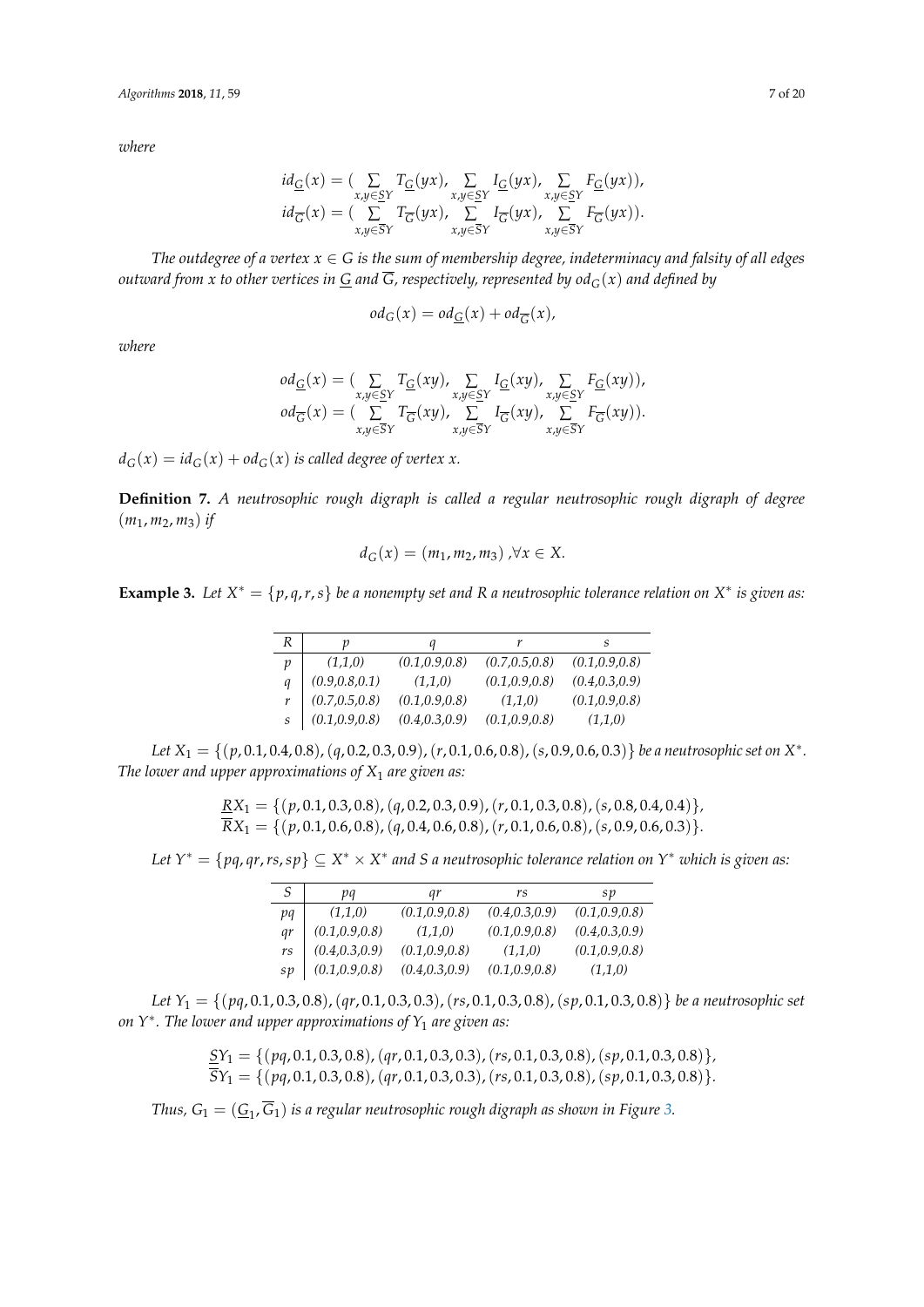<span id="page-7-0"></span>

**Figure 3.** Regular neutrosophic rough digraph  $G_1 = (\underline{G}_1, \overline{G}_1)$ .

**8.** Let  $G_1 = (\underline{G}_1, G_1)$  and  $G_2 = (\underline{G}_2, G_2)$  be two neutrosophic rough digrap of  $G_1$  and  $G_2$  is a neutrosophic rough digraph  $G = G_1 \oplus G_2 = (\underline{G}_1 \oplus \underline{G}_1)$ where  $G_1 \oplus G_2 = (KX_1 \oplus KX_2, SY_1 \oplus SY_2)$  and  $G_1 \oplus G_2 = (RX_1 \oplus X_2, \oplus Y_1)$ Definition 2.8. Let G<sup>1</sup> = (G<sup>1</sup> *neutrosophic digraphs.* **Definition 8.** Let  $G_1 = (G_1, G_1)$  and  $G_2 = (G_2, G_2)$  be two neutrosophic rough digraphs. Then the *direct sum of*  $G_1$  *and*  $G_2$  *is a neutrosophic rough digraph*  $G = G_1 \oplus G_2 = (G_1 \oplus G_2, G_1 \oplus G_2)$ ,  $w$ *here*  $G_1 \oplus G_2 = (RX_1 \oplus RX_2, SY_1 \oplus SY_2)$  and  $G_1 \oplus G_2 = (RX_1 \oplus RX_2, SY_1 \oplus SY_2)$  are

 $(1)$ *(1)*

$$
T_{RX_1 \oplus RX_2}(x) = \begin{cases} T_{RX_1}(x), & \text{if } x \in RX_1 - RX_2 \\ T_{RX_2}(x), & \text{if } x \in RX_2 - RX_1 \\ \max(T_{RX_1}(x), T_{RX_2}(x)), & \text{if } x \in RX_1 \cap RX_2 \end{cases}
$$
  

$$
I_{RX_1 \oplus RX_2}(x) = \begin{cases} I_{RX_1}(x), & \text{if } x \in RX_1 - RX_2 \\ I_{RX_2}(x), & \text{if } x \in RX_1 - RX_2 \\ \max(I_{RX_1}(x), I_{RX_2}(x)), & \text{if } x \in RX_1 \cap RX_2 \end{cases}
$$
  

$$
F_{RX_1 \oplus RX_2}(x) = \begin{cases} F_{RX_1}(x), & \text{if } x \in RX_1 - RX_2 \\ F_{RX_2}(x), & \text{if } x \in RX_1 - RX_2 \\ F_{RX_2}(x), & \text{if } x \in RX_2 - RX_1 \\ \min(F_{RX_1}(x), F_{RX_2}(x)), & \text{if } x \in RX_1 \cap RX_2 \end{cases}
$$

$$
T_{\underline{S}Y_1 \oplus \underline{S}Y_2}(x, y) = \begin{cases} T_{\underline{S}Y_1}(x, y), & \text{if } (x, y) \in \underline{S}Y_1 \\ T_{\underline{S}Y_2}(x, y), & \text{if } (x, y) \in \underline{S}Y_2 \end{cases}
$$

$$
I_{\underline{S}Y_1 \oplus \underline{S}Y_2}(x, y) = \begin{cases} I_{\underline{S}Y_1}(x, y), & \text{if } (x, y) \in \underline{S}Y_1 \\ I_{\underline{S}Y_2}(x, y), & \text{if } (x, y) \in \underline{S}Y_2 \end{cases}
$$

$$
F_{\underline{S}Y_1 \oplus \underline{S}Y_2}(x, y) = \begin{cases} F_{\underline{S}Y_1}(x, y), & \text{if } (x, y) \in \underline{S}Y_1 \\ F_{\underline{S}Y_2}(x, y), & \text{if } (x, y) \in \underline{S}Y_2 \end{cases}
$$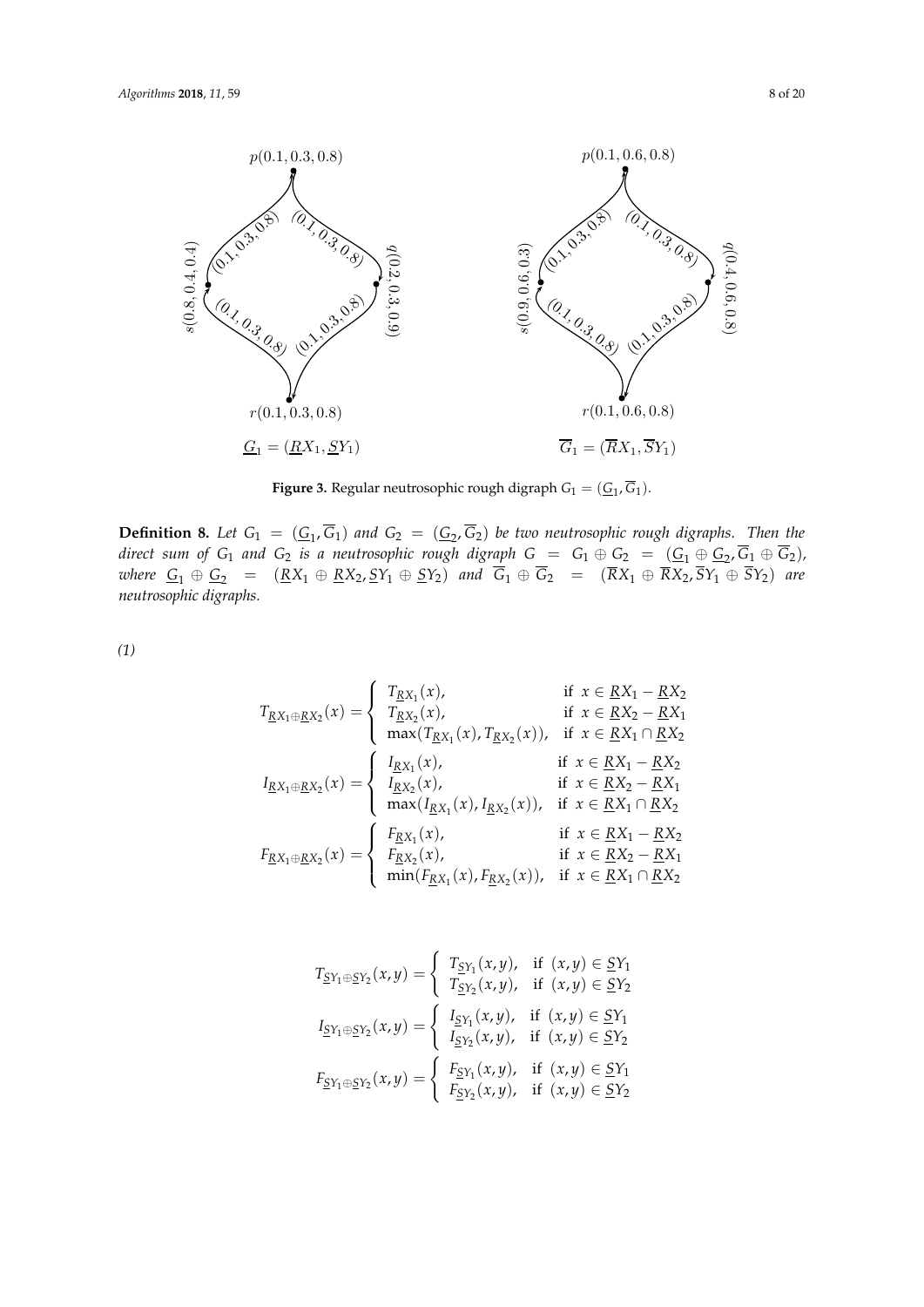$$
T_{\overline{R}X_1 \oplus \overline{R}X_2}(x) = \begin{cases} T_{\overline{R}X_1}(x), & \text{if } x \in \overline{R}X_1 - \overline{R}X_2 \\ T_{\overline{R}X_2}(x), & \text{if } x \in \overline{R}X_2 - \overline{R}X_1 \\ \max(T_{\overline{R}X_1}(x), T_{\overline{R}X_2}(x)), & \text{if } x \in \overline{R}X_1 \cap \overline{R}X_2 \end{cases}
$$
  

$$
I_{\overline{R}X_1 \oplus \overline{R}X_2}(x) = \begin{cases} I_{\overline{R}X_1}(x), & \text{if } x \in \overline{R}X_1 - \overline{R}X_2 \\ I_{\overline{R}X_2}(x), & \text{if } x \in \overline{R}X_1 - \overline{R}X_2 \\ \max(I_{\overline{R}X_1}(x), I_{\overline{R}X_2}(x)), & \text{if } x \in \overline{R}X_1 \cap \overline{R}X_2 \end{cases}
$$
  

$$
F_{\overline{R}X_1 \oplus \overline{R}X_2}(x) = \begin{cases} F_{\overline{R}X_1}(x), & \text{if } x \in \overline{R}X_1 - \overline{R}X_2 \\ F_{\overline{R}X_2}(x), & \text{if } x \in \overline{R}X_1 - \overline{R}X_2 \\ \min(I_{\overline{R}X_1}(x), I_{\overline{R}X_2}(x)), & \text{if } x \in \overline{R}X_1 \cap \overline{R}X_2 \end{cases}
$$

$$
T_{\overline{S}Y_1 \oplus \overline{S}Y_2}(x,y) = \begin{cases} T_{\overline{S}Y_1}(x,y), & \text{if } (x,y) \in \overline{S}Y_1 \\ T_{\overline{S}Y_2}(x,y), & \text{if } (x,y) \in \overline{S}Y_2 \end{cases}
$$

$$
I_{\overline{S}Y_1 \oplus \overline{S}Y_2}(x,y) = \begin{cases} I_{\overline{S}Y_1}(x,y), & \text{if } (x,y) \in \overline{S}Y_1 \\ I_{\overline{S}Y_2}(x,y), & \text{if } (x,y) \in \overline{S}Y_2 \end{cases}
$$

$$
F_{\overline{S}Y_1 \oplus \overline{S}Y_2}(x,y) = \begin{cases} F_{\overline{S}Y_1}(x,y), & \text{if } (x,y) \in \overline{S}Y_1 \\ F_{\overline{S}Y_2}(x,y), & \text{if } (x,y) \in \overline{S}Y_2 \end{cases}
$$

**Example 4.** Let  $X^* = \{p, q, r, s, t\}$  be a set. Let  $G_1 = (\underline{G}_1, G_1)$  and  $G_2 = (\underline{G}_2, G_2)$  be two neutrosophic rough digraphs on X\* as shown in Figures [1](#page-4-0) and [4.](#page-8-0) The direct sum of G1 and G2 is  $G = (\underline{G_1 \oplus G_2}, G_1 \oplus G_2)$ ,  $W$  *where*  $G_1 \oplus G_2 = (RX_1 \oplus RX_2, SY_1 \oplus SY_2)$  and  $G_1 \oplus G_2 = (RX_1 \oplus RX_2, SY_1 \oplus SY_2)$  are neutrosophic digraphs as shown in Figure [5.](#page-9-0) Example 1. Etc  $X = (p, q, r, s, t)$  be a set. Let  $G_1 = (\underline{G}_1, G_1)$  and  $G_2 = (\underline{G}_2, G_2)$  be two neutrosophic<br>rough digraphs on  $X^*$  as shown in Figures 1 and 4. The direct sum of  $G_1$  and  $G_2$  is  $G = (G_1 \oplus G_2, \overline{G}_1 \oplus \over$ rough digraphs on  $\overline{X}$  is shown in Figures 1 and  $\overline{X}$  in the direct sum of  $G_1$  and  $\overline{G}_2 = (\overline{R}X_1 \oplus \overline{R}X_2, \overline{S}Y_1 \oplus \overline{S}Y_2)$  are neutrosophic , G1 ⊕ G2), G2<br>, G1 ⊕ G2), G2 where  $\underline{G_1 \oplus \underline{G_2}} = (\underline{R_1} \oplus \underline{R_2} \underline{R_1} \oplus \underline{R_2} \underline{R_2})$  and  $\overline{G_1 \oplus G_2} = (\overline{R_1} \oplus \overline{R_2} \underline{R_2} \underline{R_1} \oplus \overline{R_2} \underline{R_2})$  are neutrosophic digraphs as shown in Figure 5.

<span id="page-8-0"></span>

**Figure 4.** Neutrosophic rough digraph  $G = (\underline{G}_2, G_2)$ .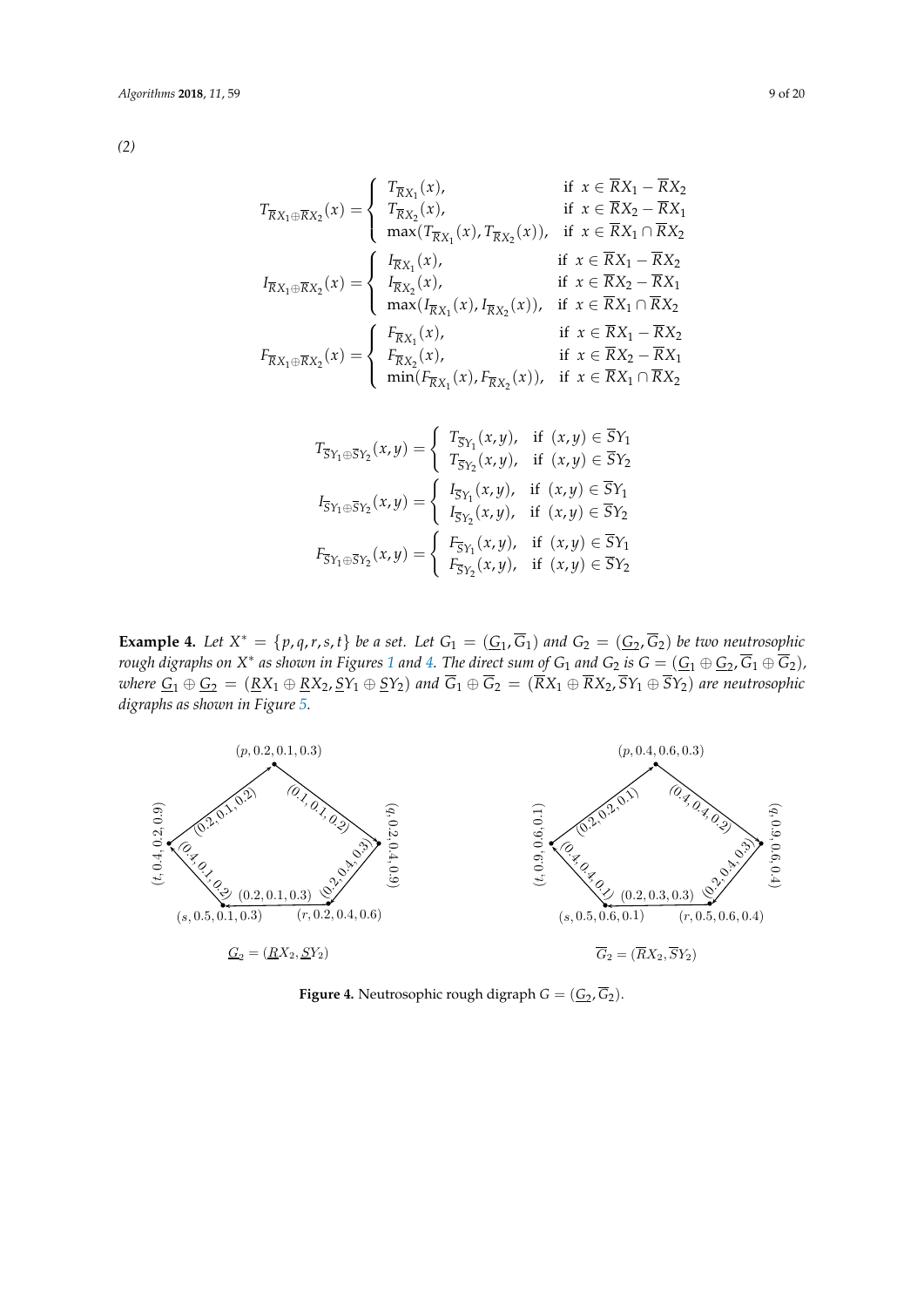<span id="page-9-0"></span>

 $F' = N \cdot (N+1)$  Neutrosophic  $(G \circ G, \overline{G} \circ \overline{G})$ **Figure 5.** Neutrosophic rough digraph  $G = (\underline{G}_1 \oplus \underline{G}_2, \overline{G}_1 \oplus \overline{G}_2)$ .  $\mathfrak{Z}_1$  (

**Remark 1.** *The direct sum of two regular neutrosophic rough digraph*  $G = (\underline{G}_1 \oplus \underline{G}_2, G_1 \oplus G_2).$  **Remark 1.** *The direct sum of two regular neutrosophic rough digraphs may not be regular neutrosophic rough digraph, as shown in the following example.*  $\mathcal{C} = (\mathcal{C}, \overline{\mathcal{C}})$  and  $\mathcal{C} = (\mathcal{C}, \overline{\mathcal{C}})$ 

Figure [7](#page-10-0) is not a regular neutrosophic rough digraph.<br>**Figure 7** is not a regular neutrosophic rough digraph. eu<br>n **5.**<br>Fig<br>s no Consider the two regular neutrosophic rough digraphs  $G_1 = (\underline{G}_1, \overline{G}_1)$  and C<br>res 3 and 6, respectively, then the direct sum  $G = (\underline{G}_1 \oplus \underline{G}_2, \overline{G}_1 \oplus \overline{G}_2)$  of  $G_1$  ar r2<br>id  $\lim_{x\to 0}$ **Example 5.** Consider the two regular neutrosophic rough digraphs  $G_1 = (\underline{G}_1, \overline{G}_1)$  and  $G_2 = (\underline{G}_2, \overline{G}_2)$  as shown in Figures 3 and 6, respectively, then the direct sum  $G = (G_1 \oplus G_2, \overline{G}_1 \oplus \overline{G}_2)$  of  $G_1$  a  $s$ hown in Figures [3](#page-7-0) and [6,](#page-9-1) respectively, then the direct sum  $G=(\underline{G}_1\oplus \underline{G}_2, G_1\oplus G_2)$  of  $G_1$  and  $G_2$  as shown in Figures 3 and 6 reconctinely then the direct cum  $G = (G \oplus G \overline{G}, \oplus \overline{G})$  of G, and  $G_2$  as shown

<span id="page-9-1"></span>

**Figure 6.** Regular neutrosophic rough digraph  $G_2 = (\underline{G}_2, \overline{G}_2)$ .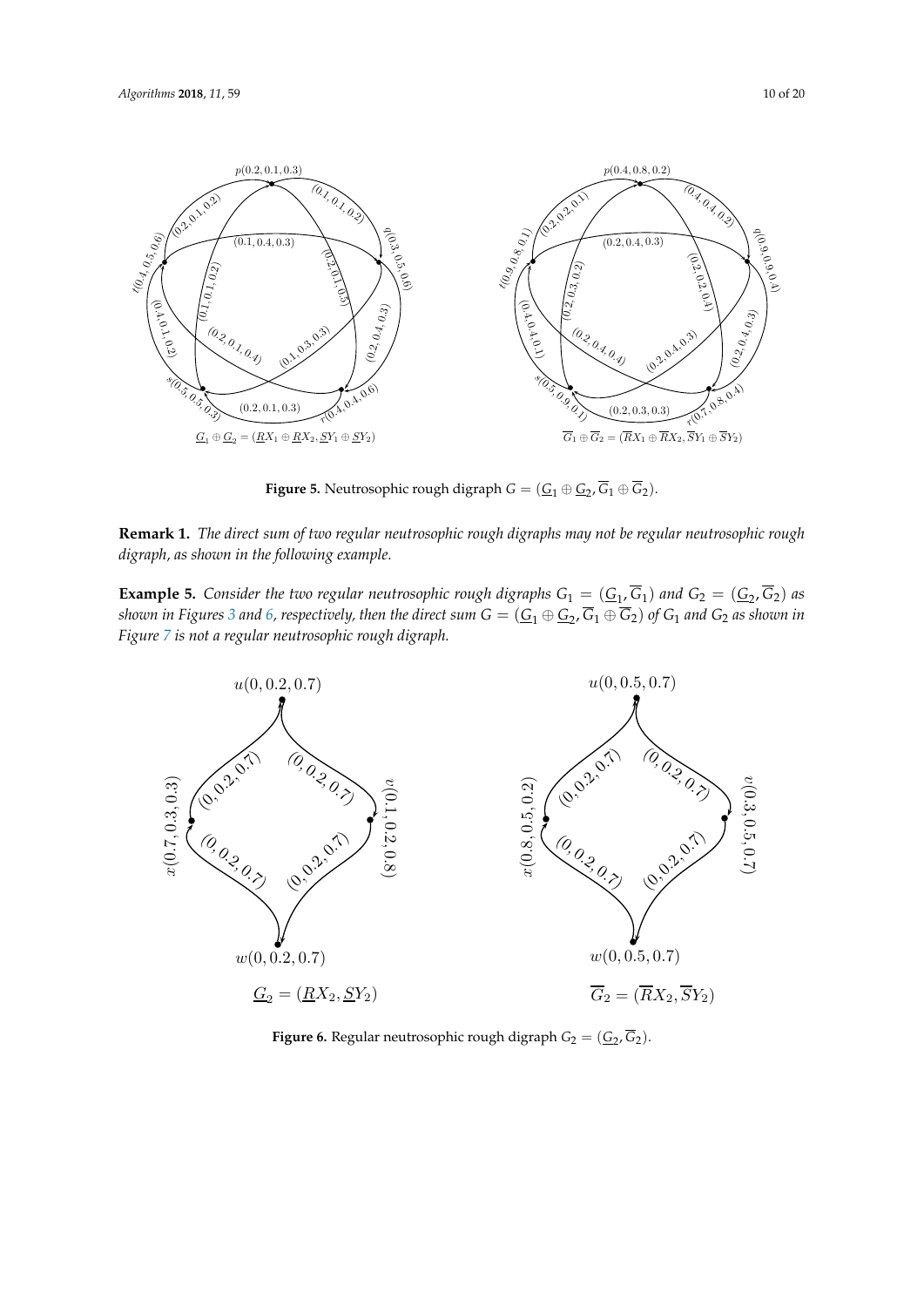<span id="page-10-0"></span>

**Figure 7.** Neutrosophic rough digraph  $G = (\underline{G}_1 \oplus \underline{G}_2, \overline{G}_1 \oplus \overline{G}_2)$ .

**Remark 2.** If  $G_1 = (\underline{G}_1, \overline{G}_1)$  and  $G_2 = (\underline{G}_2, \overline{G}_2)$  are two regular neutrosophic rough digraphs with degree  $(m_1, m_2, m_3)$  and  $(n_1, n_2, n_3)$  on  $X_1^*$ ,  $X_2^*$ , respectively, and  $X_1^* \cap X_2^* = \phi$ , then  $G_1 \oplus G_2$  is a regular *neutrosophic rough digraph if and only if*  $(m_1, m_2, m_3) = (n_1, n_2, n_3)$ *.* 

 $\overline{R}X_1 * \overline{R}X_2, \overline{S}Y_1 * \overline{S}Y_2$  are neutrosophic digraphs, r **Definition 9.** Let  $G_1 = (G_1, G_1)$  and  $G_2 = (G_2, G_2)$  be two neutrosophic rough digraphs on *crisp sets X* ∗ 1 *and X* ∗ 2 *respectively. The residue product of G*<sup>1</sup> *and G*<sup>2</sup> *is a neutrosophic rough digraph G* =  $G_1 * G_2 = (G_1 * G_2, G_1 * G_2)$ *, where*  $G_1 * G_2 = (RX_1 * RX_2, SY_1 * SY_2)$  *and G*<sup>1</sup> ∗ *G*<sup>2</sup> = (*RX*<sup>1</sup> ∗ *RX*2, *SY*<sup>1</sup> ∗ *SY*2) *are neutrosophic digraphs, respectively, such that*

*(1)*

$$
T_{\underline{RX}_1 * \underline{RX}_2}(x_1, x_2) = \max\{T_{\underline{RX}_1}(x_1), T_{\underline{RX}_2}(x_2)\},
$$
  
\n
$$
I_{\underline{RX}_1 * \underline{RX}_2}(x_1, x_2) = \max\{I_{\underline{RX}_1}(x_1), I_{\underline{RX}_2}(x_2)\},
$$
  
\n
$$
F_{\underline{RX}_1 * \underline{RX}_2}(x_1, x_2) = \min\{F_{\underline{RX}_1}(x_1), F_{\underline{RX}_2}(x_2)\}, \ \forall (x_1, x_2) \in \underline{RX}_1 \times \underline{RX}_2
$$

$$
T_{\underline{S}Y_1 * \underline{S}Y_2}(x_1, x_2)(y_1, y_2) = T_{\underline{S}Y_1}(x_1, y_1),
$$
  
\n
$$
I_{\underline{S}Y_1 * \underline{S}Y_2}(x_1, x_2)(y_1, y_2) = I_{\underline{S}Y_1}(x_1, y_1),
$$
  
\n
$$
F_{\underline{S}Y_1 * \underline{S}Y_2}(x_1, x_2)(y_1, y_2) = F_{\underline{S}Y_1}(x_1, y_1), \quad \forall (x_1, y_1) \in \underline{S}Y_1, x_1 \neq y_2
$$

 $(2)$ *(2)*

$$
T_{\overline{R}X_1 * \overline{R}X_2}(x_1, x_2) = \max\{T_{\overline{R}X_1}(x_1), T_{\overline{R}X_2}(x_2)\},
$$
  
\n
$$
I_{\overline{R}X_1 * \overline{R}X_2}(x_1, x_2) = \max\{I_{\overline{R}X_1}(x_1), I_{\overline{R}X_2}(x_2)\},
$$
  
\n
$$
F_{\overline{R}X_1 * \overline{R}X_2}(x_1, x_2) = \min\{F_{\overline{R}X_1}(x_1), F_{\overline{R}X_2}(x_2)\}, \ \forall (x_1, x_2) \in \overline{R}X_1 \times \overline{R}X_2
$$

$$
T_{\overline{S}Y_1 * \overline{S}Y_2}(x_1, x_2)(y_1, y_2) = T_{\overline{S}Y_1}(x_1, y_1),
$$
  
\n
$$
I_{\overline{S}Y_1 * \overline{S}Y_2}(x_1, x_2)(y_1, y_2) = I_{\overline{S}Y_1}(x_1, y_1),
$$
  
\n
$$
F_{\overline{S}Y_1 * \overline{S}Y_2}(x_1, x_2)(y_1, y_2) = F_{\overline{S}Y_1}(x_1, y_1), \forall (x_1, y_1) \in \overline{S}Y_1, x_1 \neq y_2
$$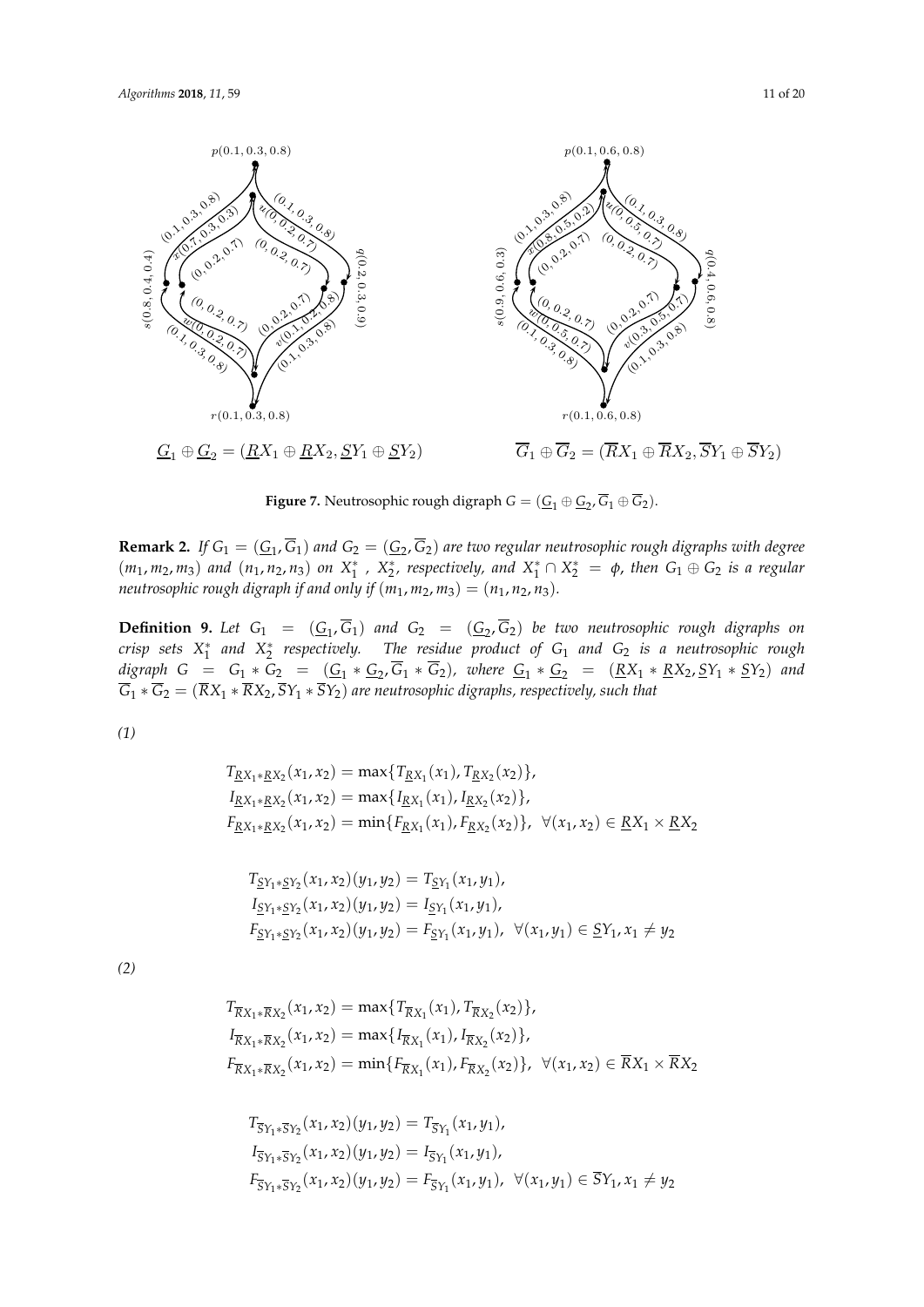<span id="page-11-0"></span>**Example 6.** Let  $G_1 = (\underline{G_1}, G_1)$  and  $G_2 = (\underline{G_2}, G_2)$  be two neutrosophic rough digraphs on the two crisp sets  $X_1^* = \{p, q\}$  and  $X_2^* = \{u, v, w, x\}$  as shown in Figures [8](#page-11-0) and [9.](#page-11-1) Then the residue product of  $G_1$  and  $G_2$  is *a neutrosophic rough digraph*  $G = G_1 * G_2 = (\underline{G}_1 * \underline{G}_2, G_1 * G_2)$  where  $\underline{G}_1 * \underline{G}_2 = (\underline{R}X_1 * \underline{R}X_2, \underline{S}Y_1 * \underline{S}Y_2)$ *and G*<sup>1</sup> ∗ *G*<sup>2</sup> = (*RX*<sup>1</sup> ∗ *RX*2, *SY*<sup>1</sup> ∗ *SY*2) *and the respective figures are shown in Figure [10.](#page-11-2)*

$$
(p, 0.2, 0.7, 0.8) \t (0.1, 0.3, 0.1) \t (q, 0.2, 0.4, 0.6)
$$
  

$$
\underline{G}_1 = (\underline{R}X_1, \underline{S}Y_1)
$$

$$
(p, 0.5, 0.9, 0.2)
$$
\n
$$
\overline{G}_1 = (\overline{R}X_1, \overline{S}Y_1)
$$
\n(9.0.5, 0.4, 0.1)

**Figure 8.** Neutrosophic rough digraph  $G_1 = (\underline{G}_1, \overline{G}_1)$ .

<span id="page-11-1"></span>

**Figure 9.** Neutrosophic rough digraph  $G_2 = (\underline{G}_2, \overline{G}_2)$ .

<span id="page-11-2"></span>

Figure 10. Neutrosophic rough digraph  $G=(\underline{G}_1*\underline{G}_2,\overline{G}_1*\overline{G}_2).$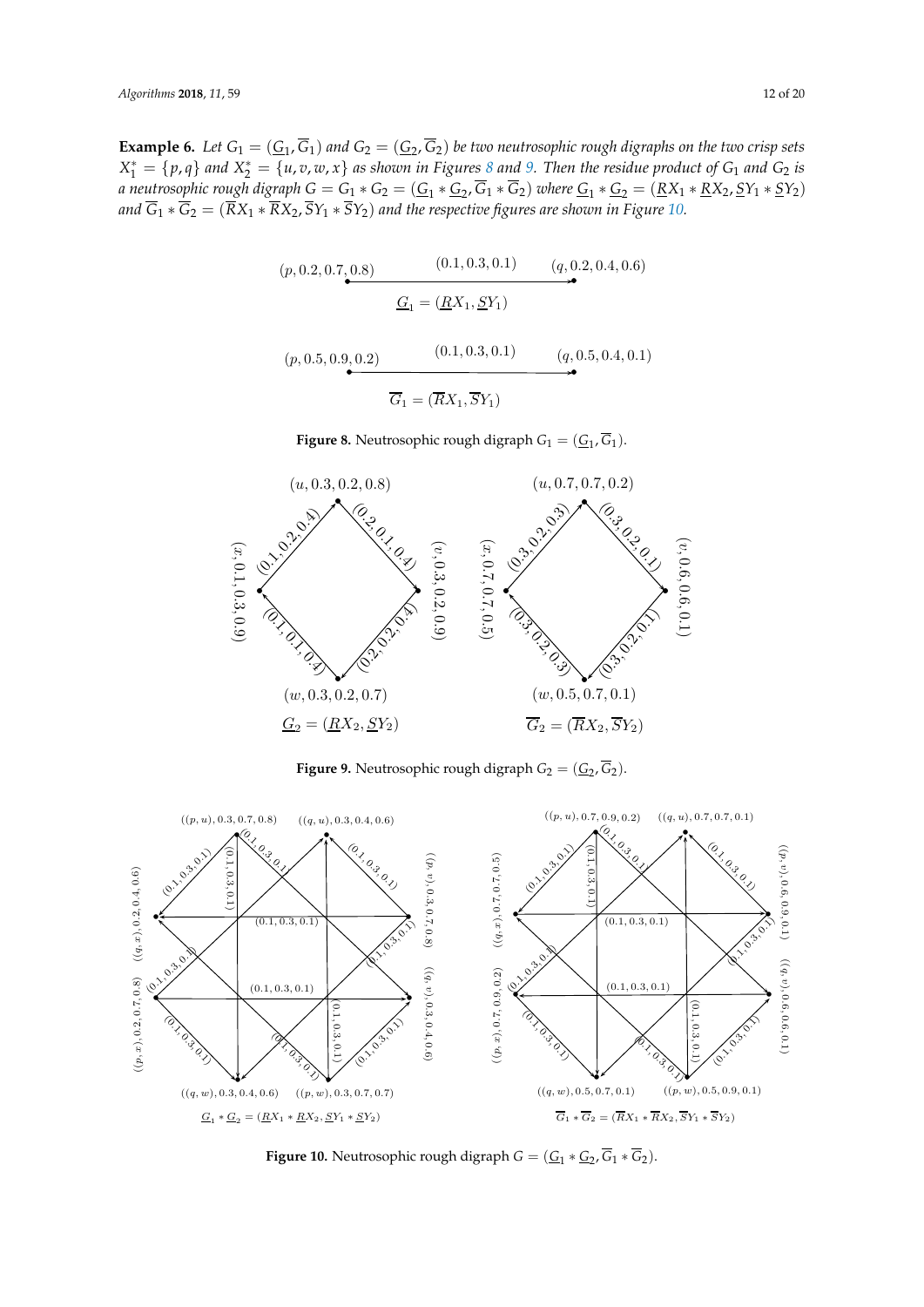**Theorem 1.** If  $G_1 = (G_1, G_1)$  and  $G_2 = (G_2, G_2)$  are two neutrosophic rough digraph such that  $|X_2^*| > 1$ , *then their residue product is regular if and only if G*<sup>1</sup> *is regular.*

**Proof.** Let *G*<sup>1</sup> ∗ *G*<sup>2</sup> be a regular neutrosophic rough digraph.

Then, for any two vertices  $(x_1, x_2)$  and  $(y_1, y_2)$  in  $X_1^* \times X_2^*$ ,

$$
d_{G_1 * G_2}(x_1, x_2) = d_{G_1 * G_2}(y_1, y_2)
$$
  
\n
$$
\Rightarrow d_{G_1}(x_1) = d_{G_1}(y_1).
$$

This is true for all vertices in  $X_1^*$ . Hence  $G_1$  is a regular neutrosophic rough digraph.

Conversely, suppose that  $G_1 = (\underline{G}_1, G_1)$  is a  $(m_1, m_2, m_3)$ -regular neutrosophic rough digraph and  $G_2 = (\underline{G}_2, G_2)$  is any neutrosophic rough digraph with  $|X_2^*| > 1$ . If  $|X_2^*| > 1$ , then  $d_{G_1 * G_2}(x_1, x_2) =$  $d_{G_1}(x_1) = (m_1, m_2, m_3)$ . This is a constant ordered-triplet for all vertices in  $X_1^* \times X_2^*$ . Hence  $G_1 * G_2$  is a regular neutrosophic rough digraph.  $\Box$ 

#### **3. Applications to Decision-Making**

In this section, we present some real life applications of neutrosophic rough digraphs in decision making. In decision-making, the selection is facilitated by evaluating each choice on the set of criteria. The criteria must be measurable and their outcomes must be measured for every decision alternative.

#### *3.1. Online Reviews and Ratings*

Customer reviews are increasingly available online for a wide range of products and services. As customers search online for product information and to evaluate product alternatives, they often have access to dozens or hundreds of product reviews from other customers. These reviews are very helpful in product selection. However, only considering the good reviews about a product is not very helpful in decision-making. The customer should keep in mind bad and neutral reviews as well. We use percentages of good reviews, bad reviews and neutral reviews of a product as truth membership, false membership and indeterminacy respectively.

<span id="page-12-0"></span>Mrs. Sadia wants to purchase a refrigerator. For this purpose she visits web sites of different refrigerator companies. The refrigerator companies and their ratings by other customers are shown in Table [1.](#page-12-0)

| $X^*$    | <b>Good Reviews</b> | Neutral | <b>Bad Reviews</b> |
|----------|---------------------|---------|--------------------|
| PEL.     | 45%                 | 29%     | 37%                |
| Dawlance | 52%                 | 25%     | 49%                |
| Haier    | 51%                 | 43%     | 45%                |
| Waves    | 47%                 | 41%     | 38%                |
| Orient   | 51%                 | 35%     | 48%                |

**Table 1.** Companies and their ratings.

Here *X* <sup>∗</sup> = {Pel(P),Dawlance(D),Haier(H),Waves(W),Orient(O)} and the neutrosophic set on *X* ∗ according to the reviews will be *X* = {(*P*, 0.45, 0.29, 0.37),(*D*, 0.52, 0.25, 0.49),(*H*, 0.51, 0.43, 0.45), (*W*, 0.47, 0.41, 0.38)(*O*, 0.51, 0.35, 0.48)}. The neutrosophic tolerance relation on *X* ∗ is given below

| R | P               | D               | H               | W               | $\left( \right)$ |
|---|-----------------|-----------------|-----------------|-----------------|------------------|
| P | (1,1,0)         | (0.5, 0.6, 0.9) | (0.2, 0.3, 0.6) | (0.1, 0.2, 0.3) | (0.4, 0.6, 0.8)  |
| D | (0.5, 0.6, 0.9) | (1,1,0)         | (0.1, 0.6, 0.9) | (0.4, 0.5, 0.9) | (0.9, 0.8, 0.2)  |
| Н | (0.2, 0.3, 0.6) | (0.1, 0.6, 0.9) | (1,1,0)         | (0.2, 0.9, 0.6) | (0.1, 0.9, 0.7)  |
| W | (0.1, 0.2, 0.3) | (0.4, 0.5, 0.9) | (0.2, 0.9, 0.6) | (1,1,0)         | (0.2, 0.5, 0.9)  |
|   | (0.4, 0.6, 0.8) | (0.9, 0.8, 0.2) | (0.1, 0.9, 0.7) | (0.2, 0.5, 0.9) | (1,1,0)          |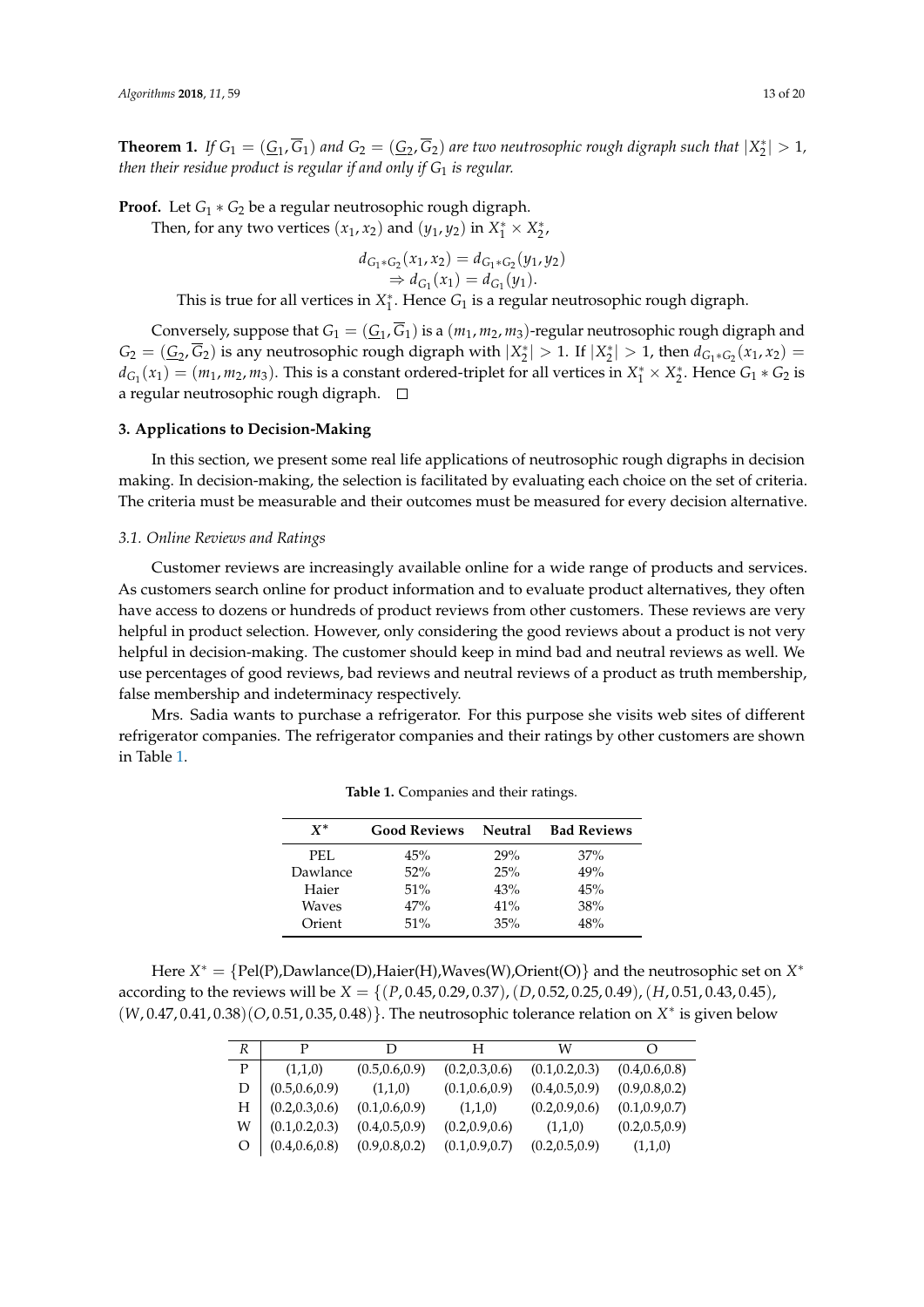The lower and upper approximations of *X* are as follows:

$$
\underline{RX} = \{ (P, 0.45, 0.29, 0.49), (D, 0.51, 0.25, 0.49), (H, 0.51, 0.35, 0.45), (W, 0.45, 0.41, 0.40), (O, 0.51, 0.25, 0.49) \}, \overline{RX} = \{ (P, 0.50, 0.35, 0.37), (D, 0.52, 0.43, 0.48), (H, 0.51, 0.43, 0.45), (W, 0.47, 0.43, 0.37), (O, 0.52, 0.43, 0.48) \}.
$$

Let  $Y^* = \{(P, D), (P, H), (D, H), (D, W), (H, W), (H, O), (W, P), (W, O), (O, P), (O, D)\}\)$  be the subset of  $X^* \times X^*$  and the tolerance relation  $S$  on  $Y^*$  is given as follows:

| S      | (P,D)           | (P,H)           | (D,H)           | (D,W)           | (H,W)           |
|--------|-----------------|-----------------|-----------------|-----------------|-----------------|
| (P,D)  | (1,1,0)         | (0.1, 0.6, 0.9) | (0.1, 0.6, 0.9) | (0.4, 0.5, 0.9) | (0.2, 0.3, 0.9) |
| (P,H)  | (0.1, 0.6, 0.9) | (1,1,0)         | (0.5, 0.6, 0.9) | (0.2, 0.6, 0.9) | (0.2, 0.3, 0.6) |
| (D,H)  | (0.1, 0.6, 0.9) | (0.5, 0.6, 0.9) | (1,1,0)         | (0.2, 0.9, 0.6) | (0.1, 0.6, 0.9) |
| (D,W)  | (0.4, .5, .9)   | (0.2, 0.6, 0.9) | (0.2, 0.6, 0.9) | (1,1,0)         | (0.1, 0.6, 0.9) |
| (H,W)  | (0.2, 0.3, 0.9) | (0.2, 0.3, 0.6) | (0.1, 0.6, 0.9) | (0.1, 0.6, .9)  | (1,1,0)         |
| (H,O)  | (0.2, 0.3, 0.6) | (0.1, 0.3, 0.7) | (0.1, 0.6, 0.9) | (0.1, 0.5, 0.9) | (0.2, 0.5, 0.9) |
| (W,P)  | (0.1, 0.2, 0.9) | (0.1, 0.2, 0.6) | (0.2, 0.3, 0.9) | (0.1, 0.2, 0.9) | (0.1, 0.2, 0.6) |
| (W, O) | (0.1, 0.2, 0.3) | (0.1, 0.2, 0.7) | (0.1, 0.5, 0.9) | (0.2, 0.5, 0.9) | (0.2, 0.5, 0.9) |
| (O,P)  | (0.4, 0.6, 0.9) | (0.2, 0.3, 0.8) | (0.2, 0.3, 0.6) | (0.1, 0.2, 0.3) | (0.1, 0.2, 0.7) |
| (O,D)  | (0.4, 0.6, 0.8) | (0.1, 0.6, 0.9) | (0.1, 0.6, 0.9) | (0.4, 0.5, 0.9) | (0.1, 0.5, 0.9) |
| S      | (H,O)           | (W,P)           | (W, O)          | (O,P)           | (O,D)           |
| (P,D)  | (0.2, 0.3, 0.6) | (0.1, 0.2, 0.9) | (0.1, 0.2, 0.3) | (0.4, 0.6, 0.9) | (0.4, 0.6, 0.8) |
| (P,H)  | (0.1, 0.3, 0.7) | (0.1, 0.2, 0.6) | (0.1, 0.2, 0.7) | (0.2, 0.3, 0.8) | (0.1, 0.6, 0.9) |
| (D,H)  | (0.2, 0.3, 0.9) |                 |                 |                 |                 |
|        |                 | (0.1, 0.5, 0.9) | (0.2, 0.3, 0.6) | (0.1, 0.6, 0.9) | (0.1, 0.6, 0.9) |
| (D,W)  | (0.1, 0.2, 0.9) | (0.2, 0.5, 0.9) | (0.1, 0.2, 0.3) | (0.4, 0.5, 0.9) | (0.1, 0.5, 0.9) |
| (H,W)  | (0.1, 0.2, 0.6) | (0.2, 0.5, 0.9) | (0.1, 0.2, 0.7) | (0.1, 0.5, 0.9) | (0.2, 0.5, 0.9) |
| (H,O)  | (1,1,0)         | (0.2, 0.6, 0.8) | (0.2, 0.9, 0.6) | (0.1, 0.6, 0.8) | (0.1, 0.8, 0.7) |
| (W,P)  | (0.2, 0.6, 0.8) | (1,1,0)         | (0.4, 0.6, 0.8) | (0.2, 0.5, 0.9) | (0.2, 0.5, 0.9) |
| (W, O) | (0.2, 0.9, 0.6) | (0.4, 0.6, 0.8) | (1,1,0)         | (0.2, 0.5, 0.9) | (0.2, 0.5, 0.9) |
| (O,P)  | (0.1, 0.6, 0.8) | (0.2, 0.5, 0.9) | (0.2, 0.5, 0.9) | (1,1,0)         | (0.5, 0.6, 0.9) |

Thus, the lower and upper approximations of *Y* are calculated as follows:

*SY* = {((*P*, *D*), 0.42, 0.23, 0.47),((*P*, *H*), 0.45, 0.28, 0.45),((*D*, *H*), 0.50, 0.21, 0.45), ((*D*, *W*), 0.43, 0.22, 0.45),((*H*, *W*), 0.41, 0.30, 0.44),((*H*,*O*), 0.51, 0.22, 0.46), ((*W*, *P*), 0.42, 0.26, 0.40),((*W*,*O*), 0.42, 0.23, 0.44),((*O*, *P*), 0.43, 0.25, 0.48),  $((O, D), 0.50, 0.22, 0.48)$  $\overline{S}Y = \{((P, D), 0.42, 0.30, 0.44), ((P, H), 0.50, 0.30, 0.41), ((D, H), 0.50, 0.30, 0.45),$ ((*D*, *W*), 0.43, 0.30, 0.45),((*H*, *W*), 0.41, 0.30, 0.44),((*H*,*O*), 0.51, 0.30, 0.46), ((*W*, *P*), 0.42, 0.26, 0.37),((*W*,*O*), 0.45, 0.30, 0.44),((*O*, *P*), 0.50, 0.28, 0.45),  $((O, D), 0.50, 0.30, 0.47)$ .

Thus,  $\underline{G} = (\underline{RX}, \underline{SY})$  and  $\overline{G} = (\overline{RX}, \overline{SY})$  are the neutrosophic digraphs as shown in Figure [11.](#page-14-0) To find the best company, we use the following formula:

$$
S(v_i) = \sum_{v_i \in X^*} \frac{(T_{\text{RX}}(v_i) \times T_{\text{RX}}(v_i)) + (I_{\text{RX}}(v_i) \times I_{\text{RX}}(v_i)) - (F_{\text{RX}}(v_i) \times F_{\text{RX}}(v_i))}{1 - \{T(v_i v_j) + I(v_i v_j) - F(v_i v_j)\}}
$$

where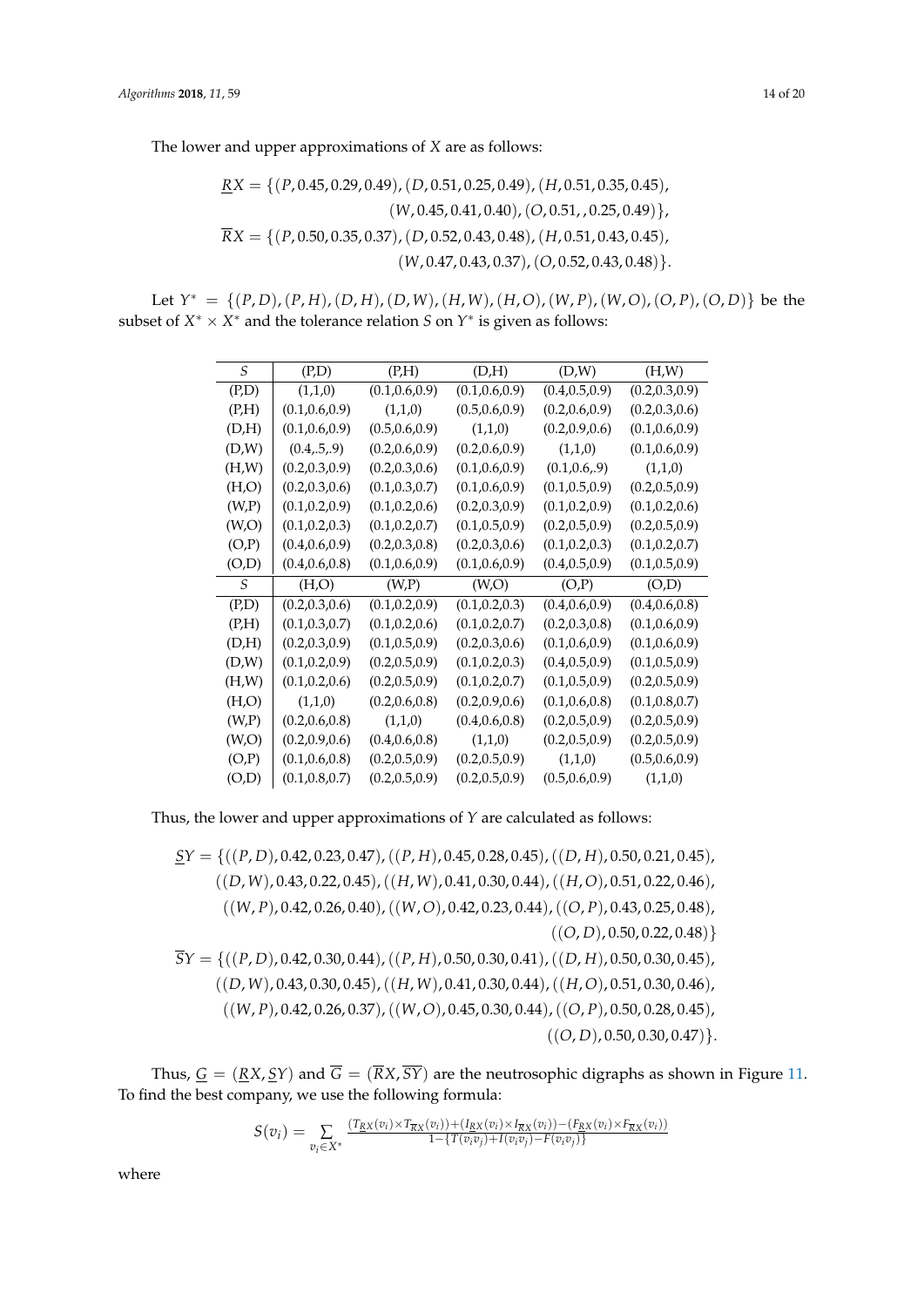$$
T(v_iv_j) = \max_{v_j \in X^*} T_{\underline{S}Y}(v_iv_j) \times \max_{v_j \in X^*} T_{\overline{S}Y}(v_iv_j),
$$
  
\n
$$
I(v_iv_j) = \max_{v_j \in X^*} I_{\underline{S}Y}(v_iv_j) \times \max_{v_j \in X^*} I_{\overline{S}Y}(v_iv_j),
$$
  
\n
$$
F(v_iv_j) = \min_{v_j \in X^*} F_{\underline{S}Y}(v_iv_j) \times \min_{v_j \in X^*} F_{\overline{S}Y}(v_iv_j).
$$

By direct calculations we have

 $S(P) = 0.167, S(D) = 0.156, S(H) = 0.268, S(W) = 0.272, S(O) = 0.155.$ 

From the above calculations it is clear that Waves is the best company for refrigerator.

<span id="page-14-0"></span>

Figure 11.  $G = (\underline{G}, \overline{G})$ .

#### *3.2. Context of Recruitment*

Choosing the right candidate for the position available is not something that should be left to chance or guesswork.

### **How to choose the right candidate?**

In any recruitment process the ability of the candidate is weighed against the suitability of the candidate. Pakistan Telecommunication Company Limited (PTCL) wants to recruit wants to appoint their employee on the basis of education (Edu) and experience (Exp). Let  $X^* = \{(C1, Edu), (C1, Exp), (C2, Edu), (C2, Exp), (C3, Edu), (C3, Exp)\}\$ be the set of candidates who applied for the post and their corresponding attributes. Let  $R$  be a neutrosophic tolerance on  $X^*$ given as follows: a person for the post of administrator. To keep the procedure simple, the company

| R         | (C1, Edu)       | (C1, Exp)       | (C2, Edu)       | (C2,Exp)        | (C3, Edu)       | (C3,Exp)        |
|-----------|-----------------|-----------------|-----------------|-----------------|-----------------|-----------------|
| (C1, Edu) | (1,1,0)         | (0.3, 0.6, 0.1) | (0.6, 0.7, 0.2) | (0.6, 0.5, 0.8) | (0.3, 0.2, 0.1) | (0.9, 0.1, 0.1) |
| (C1, Exp) | (0.3, 0.6, 0.1) | (1,1,0)         | (0.9, 0.9, 0.3) | (0.8, 0.7, 0.6) | (0.4, 0.5, 0.9) | (0.3, 0.1, 0.1) |
| (C2, Edu) | (0.6, 0.7, 0.2) | (0.9, 0.9, 0.3) | (1,1,0)         | (0.6, 0.5, 0.1) | (0.3, 0.2, 0.1) | (0.4, 0.8, 0.7) |
| (C2,Exp)  | (0.6, 0.5, 0.8) | (0.8, 0.7, 0.6) | (0.6, 0.5, 0.1) | (1,1,0)         | (0.1, 0.1, 0.2) | (0.5, 0.6, 0.7) |
| (C3, Edu) | (0.3, 0.2, 0.1) | (0.4, 0.5, 0.9) | (0.3, 0.2, 0.1) | (0.1, 0.1, 0.2) | (1,1,0)         | (0.2, 0.1, 0.2) |
| (C3,Exp)  | (0.9, 0.1, 0.1) | (0.3, 0.1, 0.1) | (0.4, 0.8, 0.7) | (0.5, 0.6, 0.7) | (0.2, 0.1, 0.2) | (1,1,0)         |
|           |                 |                 |                 |                 |                 |                 |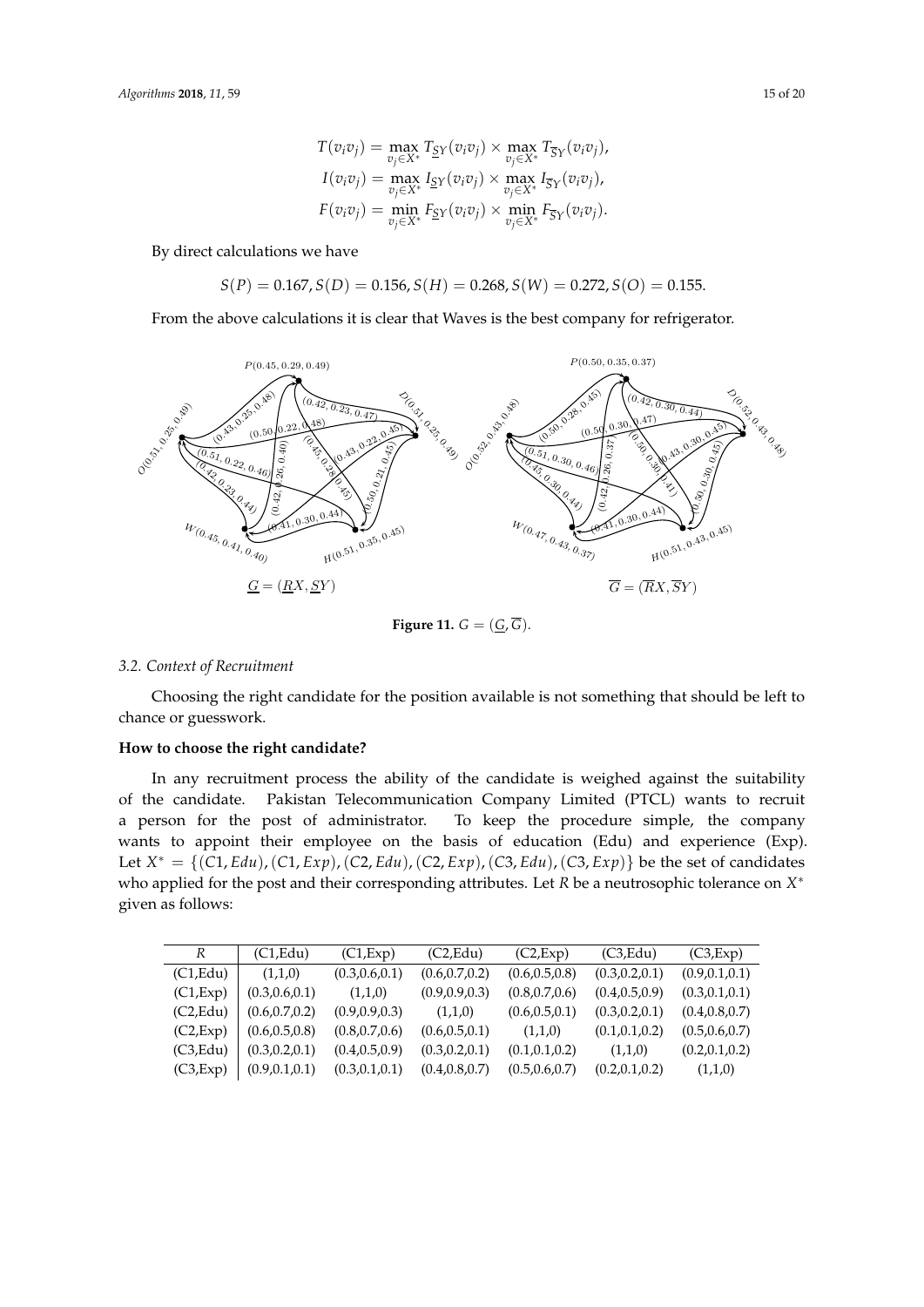Let *X* = {((*C*1, *Edu*), 0.9, 0.1, 0.5),((*C*1, *Exp*), 0.2, 0.6, 0.5),((*C*2, *Edu*), 0.7, 0.2, 0.3),((*C*2, *Exp*), 0.1, 0.3, 0.9),((*C*3, *Edu*), 0.4, 0.6, 0.8),((*C*3, *Exp*), 0.8, 0.1, 0.2)} be a neutrosophic set define on *X* ∗ . Then the lower and upper approximations of *X* are given as:

$$
\underline{RX} = \{((C1, Edu), 0.2, 0.1, 0.6), ((C1, Exp), 0.2, 0.2, 0.8), ((C2, Edu), 0.1, 0.2, 0.6), ((C2, Exp), 0.1, 0.3, 0.9), ((C3, Edu), 0.2, 0.6, 0.8), ((C3, Exp), 0.2, 0.1, 0.5)\},\newline \overline{RX} = \{((C1, Edu), 0.9, 0.6, 0.2), ((C1, Exp), 0.7, 0.6, 0.2), ((C2, Edu), 0.7, 0.6, 0.3), ((C2, Exp), 0.6, 0.6, 0.3), ((C3, Edu), 0.4, 0.6, 0.2), ((C3, Exp, 0.9, 0.3, 0.2)\}.
$$

Let *Y* <sup>∗</sup> = {(*C*1, *Edu*)(*C*1, *Exp*),(*C*1, *Exp*)(*C*2, *Edu*),(*C*1, *Edu*)(*C*3, *Exp*),(*C*3, *Exp*)(*C*1, *Exp*), (*C*1, *Exp*)(*C*2, *Exp*),(*C*2, *Exp*)(*C*2, *Edu*),(*C*3, *Exp*)(*C*3, *Edu*),(*C*3, *Edu*)(*C*2, *Exp*),  $(C3, Exp)(C2, Exp)$   $\subseteq X^* \times X^*$  and *S* be a neutrosophic tolerance relation on  $Y^*$  given as follows:

| S                  |                    | (C1,Edu)(C1,Exp)   | (C1,Exp)(C2,Edu) | (C1, Edu)(C3,Exp) | (C3,Exp)(C1,Exp)   | (C1, Exp)(C2, Exp) |
|--------------------|--------------------|--------------------|------------------|-------------------|--------------------|--------------------|
| (C1, Edu)(C1, Exp) |                    | (1,1,0)            | (0.3, 0.6, 0.3)  | (0.3, 0.1, 0.1)   | (0.9, 0.1, 0.1)    | (0.3, 0.6, 0.6)    |
| (C1, Exp)(C2, Edu) |                    | (0.3, 0.6, 0.3)    | (1,1,0)          | (0.3, 0.6, 0.7)   | (0.3, 0.1, 0.3)    | (0.6, 0.5, 0.1)    |
| (C1, Edu)(C3, Exp) |                    | (0.3, 0.1, 0.1)    | (0.3, 0.6, 0.7)  | (1,1,0)           | (0.3, 0.1, 0.1)    | (0.3, 0.6, 0.7)    |
| (C3,Exp)(C1,Exp)   |                    | (0.9, 0.1, 0.1)    | (0.3, 0.1, 0.3)  | (0.3, 0.1, 0.1)   | (1,1,0)            | (0.3, 0.1, 0.6)    |
| (C1, Exp)(C2, Exp) |                    | (0.3, 0.6, 0.6)    | (0.6, 0.5, 0.1)  | (0.3, 0.6, 0.7)   | (0.3, 0.1, 0.6)    | (1,1,0)            |
| (C2,Exp)(C2,Edu)   |                    | (0.6, 0.5, 0.8)    | (0.8, 0.7, 0.6)  | (0.4, 0.5, 0.8)   | (0.5, 0.6, 0.7)    | (0.6, 0.5, 0.6)    |
| (C3,Exp)(C2,Exp)   |                    | (0.8, 0.1, 0.6)    | (0.3, 0.1, 0.1)  | (0.5, 0.1, .7)    | (0.8, 0.7, 0.6)    | (0.3, 0.1, 0.1)    |
| (C3,Exp)(C3,Edu)   |                    | (0.4, 0.1, 0.9)    | (0.3, 0.1, 0.1)  | (0.2, 0.1, 2)     | (0.4, 0.5, 0.9)    | (0.1, 0.1, 0.2)    |
| (C3,Edu)(C2,Exp)   |                    | (0.3, 0.2, 0.6)    | (0.4, 0.5, 0.9)  | (0.3, 2, 7)       | (0.2, 0.1, 0.6)    | (0.4, 0.5, 0.9)    |
|                    |                    |                    |                  |                   |                    |                    |
|                    | S                  | (C2, Exp)(C2, Edu) |                  | (C3,Exp)(C2,Exp)  | (C3, Exp)(C3, Edu) | (C3, Edu)(C2,Exp)  |
|                    | (C1, Edu)(C1, Exp) | (0.6, 0.5, 0.8)    |                  | (0.8, 0.1, 0.6)   | (0.4, 0.1, 0.9)    | (0.3, 0.2, 0.6)    |
|                    | (C1, Exp)(C2, Edu) | (0.8, 0.7, 0.6)    |                  | (0.3, 0.1, 0.1)   | (0.3, 0.1, 0.1)    | (0.4, 0.5, 0.9)    |
|                    | (C1, Edu)(C3, Exp) | (0.4, 0.5, 0.8)    |                  | (0.5, 0.1, 0.7)   | (0.2, 0.1, 0.2)    | (0.3, 0.2, 0.7)    |
|                    | (C3,Exp)(C1,Exp)   | (0.5, 0.6, 0.7)    |                  | (0.8, 0.7, 0.6)   | (0.4, 0.5, 0.9)    | (0.2, 0.1, 0.6)    |
|                    | (C1, Exp)(C2, Exp) | (0.6, 0.5, 0.6)    |                  | (0.3, 0.1, 0.1)   | (0.1, 0.1, 0.2)    | (0.4, 0.5, 0.9)    |
|                    | (C2, Exp)(C2, Edu) | (1,1,0)            |                  | (0.5, 0.5, 0.7)   | (0.3, 0.2, 0.7)    | (0.1, 0.1, 0.2)    |
|                    | (C3,Exp)(C2,Exp)   | (0.5, 0.5, 0.7)    |                  | (1,1,0)           | (0.1, 0.1, 0.2)    | (0.2, 0.1, 0.2)    |
|                    | (C3, Exp)(C3, Edu) | (0.3, 0.2, 0.7)    |                  | (0.1, 0.1, 0.2)   | (1,1,0)            | (0.1, 0.1, 0.2)    |
|                    | (C3, Edu)(C2,Exp)  | (0.1, 0.1, 0.2)    |                  | (0.2, 0.1, 0.2)   | (0.1, 0.1, 0.2)    | (1,1,0)            |

Let *Y* = {((*C*1, *Edu*)(*C*1, *Exp*), 0.2, 0.1, 0.1),((*C*1, *Exp*)(*C*2, *Edu*), 0.1, 0.1, 0.3),((*C*1, *Edu*)(*C*3, *Exp*), 0.2, 0.1, 0.2),((*C*3, *Exp*)(*C*1, *Exp*), 0.2, 0.1, 0.2),((*C*1, *Exp*)(*C*2, *Exp*), 0.1, 0.2, 0.3),((*C*2, *Exp*)(*C*2, *Edu*), 0.1, 0.2, 0.3)),((*C*3, *Exp*)(*C*2, *Exp*), 0.1, 0.1, 0.3),((*C*3, *Exp*)(*C*3, *Edu*), 0.2, 0.1, 0.2),((*C*3, *Edu*)(*C*2, *Exp*), 0.1, 0.3, 0.3)} be neutrosophic rough set on *Y* ∗ . Then the lower and upper approximations of *Y* are given as follows:

$$
\underline{S}Y = \{((C1, Edu)(C1, Exp), 0.2, 0.1, 0.3), ((C1, Exp)(C2, Edu), 0.1, 0.1, 0.3), ((C1, Edu)(C3, Exp), 0.2, 0.1, 0.3), ((C3, Exp)(C1, Exp), 0.2, 0.1, 0.3), ((C1, Exp)(C2, Exp), 0.1, 0.2, 0.3), ((C2, Exp)(C2, Edu, 0.1, 0.2, 0.3)), ((C3, Exp)(C2, Exp), 0.1, 0.1, 0.3), ((C3, Edu)(C2, Exp), 0.1, 0.3, 0.3)\},\
$$

$$
\overline{S}Y = \{((C1, Edu)(C1, Exp), 0.2, 0.2, 0.1), ((C1, Exp)(C2, Edu), 0.2, 0.3, 0.2), ((C1, Edu)(C3, Exp), 0.2, 0.2, 0.1), ((C3, Exp)(C1, Exp), 0.2, 0.2, 0.1), ((C2, Exp)(C2, Edu, 0.2, 0.2, 0.3)), ((C3, Exp)(C2, Exp), 0.2, 0.2, 0.2), ((C3, Exp)(C2, Exp), 0.2, 0.2, 0.2), ((C3, Edu)(C2, Exp), 0.2, 0.3, 0.2)\}
$$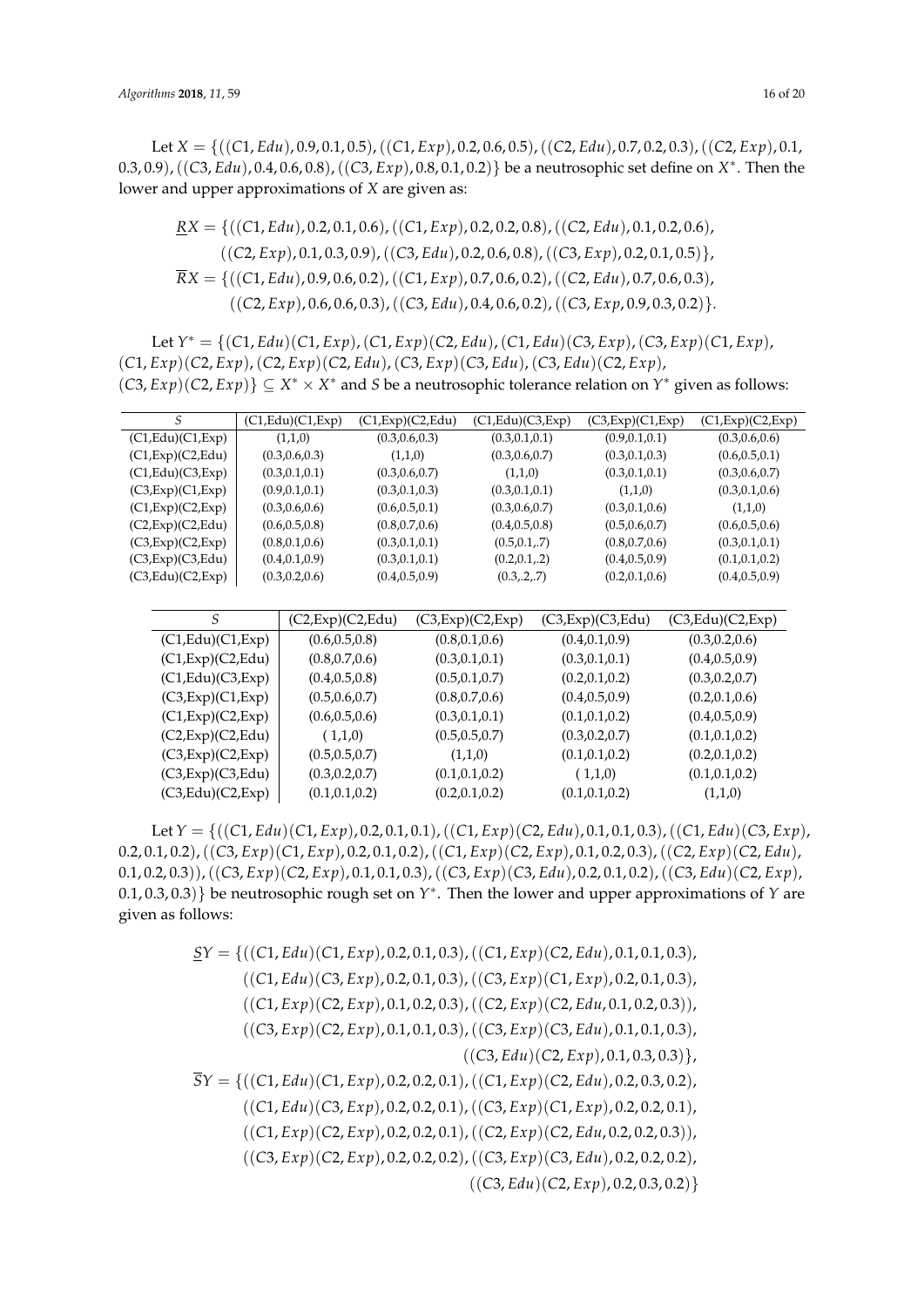<span id="page-16-0"></span>Thus,  $G = (RX, SY)$  and  $\overline{G} = (\overline{R}X, \overline{SY})$  are the neutrosophic digraphs as shown in Figures [12](#page-16-0) and [13.](#page-16-1)



**Figure 12.** Neutrosophic Digraph *G* = (*RX*, *SY*) Figure 12: Neutrosophic Digraph G = (RX, SY )

<span id="page-16-1"></span>

Figure 13: Neutrosophic Digraph G = (RX, SY ) Figure 13: Neutrosophic Digraph G = (RX, SY ) **Figure 13.** Neutrosophic Digraph *G* = (*RX*, *SY*)

To find the best employee using the following calculations, we have

$$
I_{\overline{R}Y}(C1) = \frac{I_{\overline{R}Y}(C1, Edu) + I_{\overline{R}Y}(C1, Exp)}{2} = \frac{0.9 + 0.7}{2} = 0.8
$$
  
\n
$$
I_{\overline{R}Y}(C2) = \frac{I_{\overline{R}Y}(C2, Edu) + I_{\overline{R}Y}(C2, Exp)}{2} = \frac{0.7 + 0.6}{2} = 0.65
$$
  
\n
$$
I_{\overline{R}Y}(C3) = \frac{I_{\overline{R}Y}(C3, Edu) + I_{\overline{R}Y}(C3, Exp)}{2} = \frac{0.4 + 0.9}{2} = 0.65
$$
  
\n
$$
\max\{I_{\overline{R}Y}(C1), I_{\overline{R}Y}(C2), I_{\overline{R}Y}(C3)\} = \max\{0.8, 0.65, 0.65\} = 0.8
$$

Thus, *C*1 is the best employee for the post under consideration. So, PTCL can hire *C*1 for the post of administrator.

## **4. Comparative Analysis of Rough Neutrosophic Digraphs and Neutrosophic Rough Digraphs**

Rough neutrosophic digraphs and neutrosophic rough digraphs are two different notions on the basis of their construction and approach. In rough neutrosophic digraphs, the relation defined on the universe of discourse is a crisp equivalence relation that only classifies the elements which are related. On the other hand, in neutrosophic rough digraphs the relation defined on the set is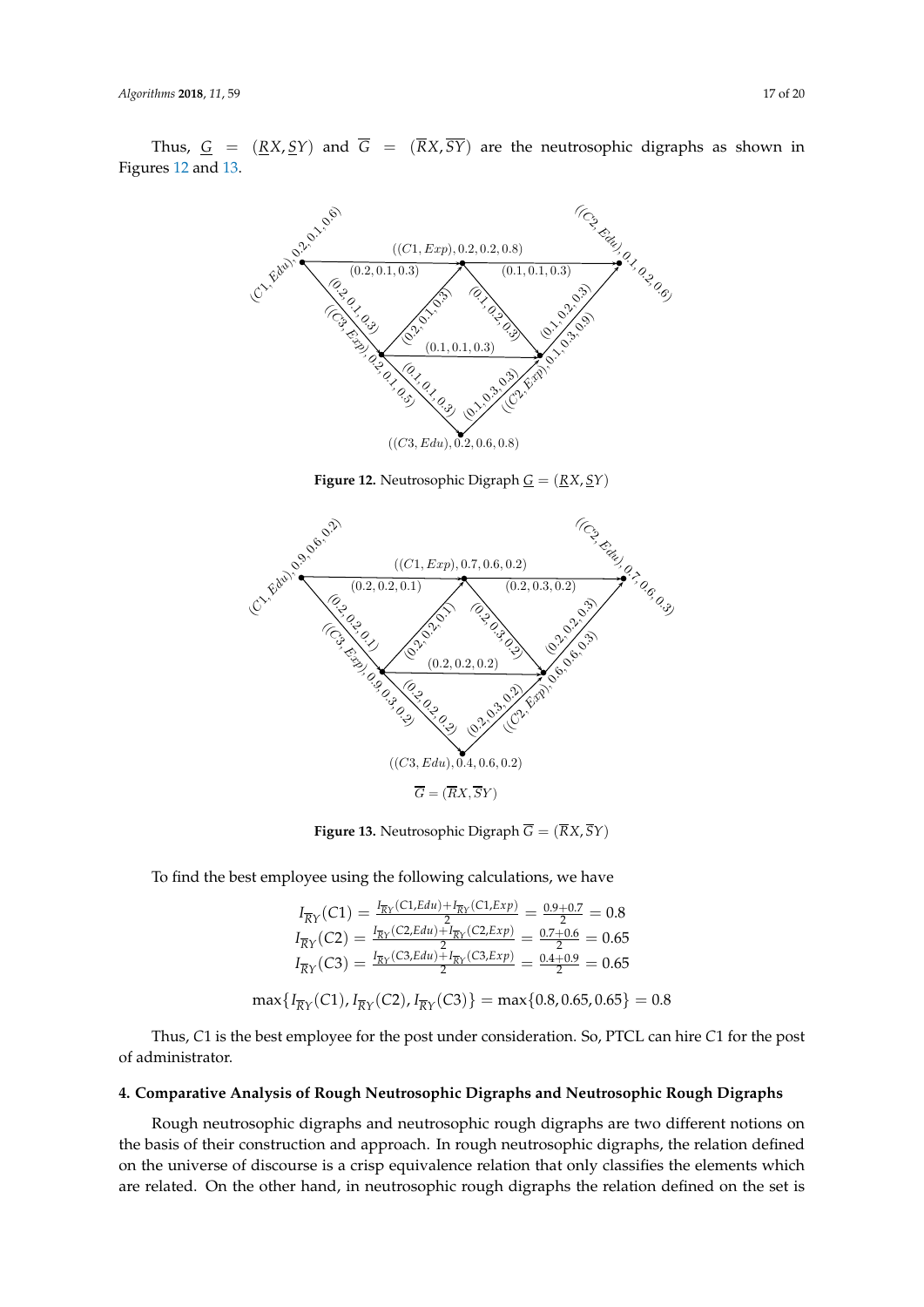neutrosophic tolerance relation. The neutrosophic tolerance relation not only classifies the elements of the set which are related but also expresses their relation in terms of three components, namely truth membership (T), Indeterminacy (I) and falsity (F). This approach leaves room for indeterminacy and incompleteness. Below, we apply the method of rough neutrosophic digraphs to the above presented application (online reviews and ratings).

Here *X* <sup>∗</sup> = {*Pel*(*P*), *Dawlance*(*D*), *Haier*(*H*), *Waves*(*W*),*Orient*(*O*)} and the neutrosophic set on *X* <sup>∗</sup> according to the reviews will be *X* = {(*P*, 0.45, 0.29, 0.37),(*D*, 0.52, 0.25, 0.49),(*H*, 0.51, 0.43, 0.45), (*W*, 0.47, 0.41, 0.38),(*O*, 0.51, 0.35, 0.48)}. The equivalence relation on *X* ∗ is given below

| $R_{-}$                                                                                           |                | $ P\quad D\quad H\quad W$                                                                                                                                |                | ∩ |
|---------------------------------------------------------------------------------------------------|----------------|----------------------------------------------------------------------------------------------------------------------------------------------------------|----------------|---|
|                                                                                                   |                |                                                                                                                                                          | $\overline{0}$ | 1 |
| $\begin{array}{c} \mathbf{P} \\ \mathbf{D} \\ \mathbf{H} \\ \mathbf{W} \\ \mathbf{O} \end{array}$ |                |                                                                                                                                                          | $\overline{0}$ | 0 |
|                                                                                                   |                |                                                                                                                                                          | $\overline{0}$ | 1 |
|                                                                                                   |                |                                                                                                                                                          | 1              | U |
|                                                                                                   | $\overline{0}$ | $\begin{tabular}{ c c c c } \hline & & & & & & & \\ \hline 1 & 0 & 1 & 0 & & \\ 1 & 0 & 1 & & \\ 0 & 0 & 0 & & \\ 1 & 0 & 1 & & \\ \hline \end{tabular}$ | $\Omega$       |   |

The lower and upper approximations of *X* are as follows:

$$
\underline{RX} = \{ (P, 0.45, 0.29, 0.48), (D, 0.52, 0.25, 0.49), (H, 0.45, 0.29, 0.48), (W, 0.47, 0.41, 0.38), (O, 0.45, 0.29, 0.48) \},\
$$

$$
\overline{RX} = \{ (P, 0.51, 0.43, 0.37), (D, 0.52, 0.25, 0.49), (H, 0.51, 0.43, 0.37), (W, 0.47, 0.41, 0.38), (O, 0.51, 0.43, 0.37) \}.
$$

Let  $Y^* = \{(P, D), (P, H), (D, H), (D, W), (H, W), (H, O), (W, P), (W, O), (O, P), (O, D)\}\)$  be the subset of  $X^* \times X^*$  and the equivalence relation  $S$  on  $Y^*$  is given as follows:

| S     | (P,D)    | (P,H) | (D,H) | (D,W) | (H,W) | (H,O) | (W,P)            | (W, O) | (O,P) | (O,D) |
|-------|----------|-------|-------|-------|-------|-------|------------------|--------|-------|-------|
| (P,D) |          | 0     | 0     | 0     | 0     | 0     | 0                | 0      | 0     | 0     |
| (P,H) | 0        |       |       |       |       |       | 0                |        |       |       |
| (D,H) | 0        | 0     |       |       |       |       |                  |        |       |       |
| (D,W) | $\Omega$ | 0     |       |       |       |       |                  |        |       |       |
| (H,W) | $\Omega$ | 0     | U     |       |       | 0     | $\left( \right)$ |        |       |       |
| (H,O) | $\Omega$ |       |       |       |       |       |                  |        |       |       |
| (W,P) | 0        | 0     |       |       |       |       |                  |        |       |       |
| (W,O) | $\Omega$ | 0     | ſ     |       |       |       |                  |        |       |       |
| (O,P) | 0        |       |       |       |       |       |                  |        |       |       |
| (O,D) |          |       |       |       |       |       |                  |        |       |       |

Thus, the lower and upper approximations of *Y* are calculated as follows:

$$
\underline{S}Y = \{((P, D), 0.45, 0.25, 0.48), ((P, H), 0.42, 0.24, 0.37), ((D, H), 0.45, 0.25, 0.47), ((D, W), 0.45, 0.24, 0.48), ((H, W), 0.45, 0.29, 0.38), ((H, O), 0.42, 0.24, 0.37), ((W, P), 0.42, 0.22, 0.37), ((W, O), 0.42, 0.22, 0.37), ((O, P), 0.42, 0.24, 0.37), ((O, D), 0.42, 0.24, 0.37)\}
$$
  

$$
\overline{S}Y = \{((P, D), 0.45, 0.25, 0.48), ((P, H), 0.45, 0.29, 0.37), ((D, H), 0.45, 0.25, 0.47), ((D, W), 0.45, 0.24, 0.48), ((H, W), 0.45, 0.29, 0.38), ((H, O), 0.45, 0.29, 0.37),
$$

((*W*, *P*), 0.45, 0.29, 0.35),((*W*,*O*), 0.45, 0.29, 0.35),((*O*, *P*), 0.45, 0.29, 0.37),  $((O, D), 0.45, 0.29, 0.37)\}.$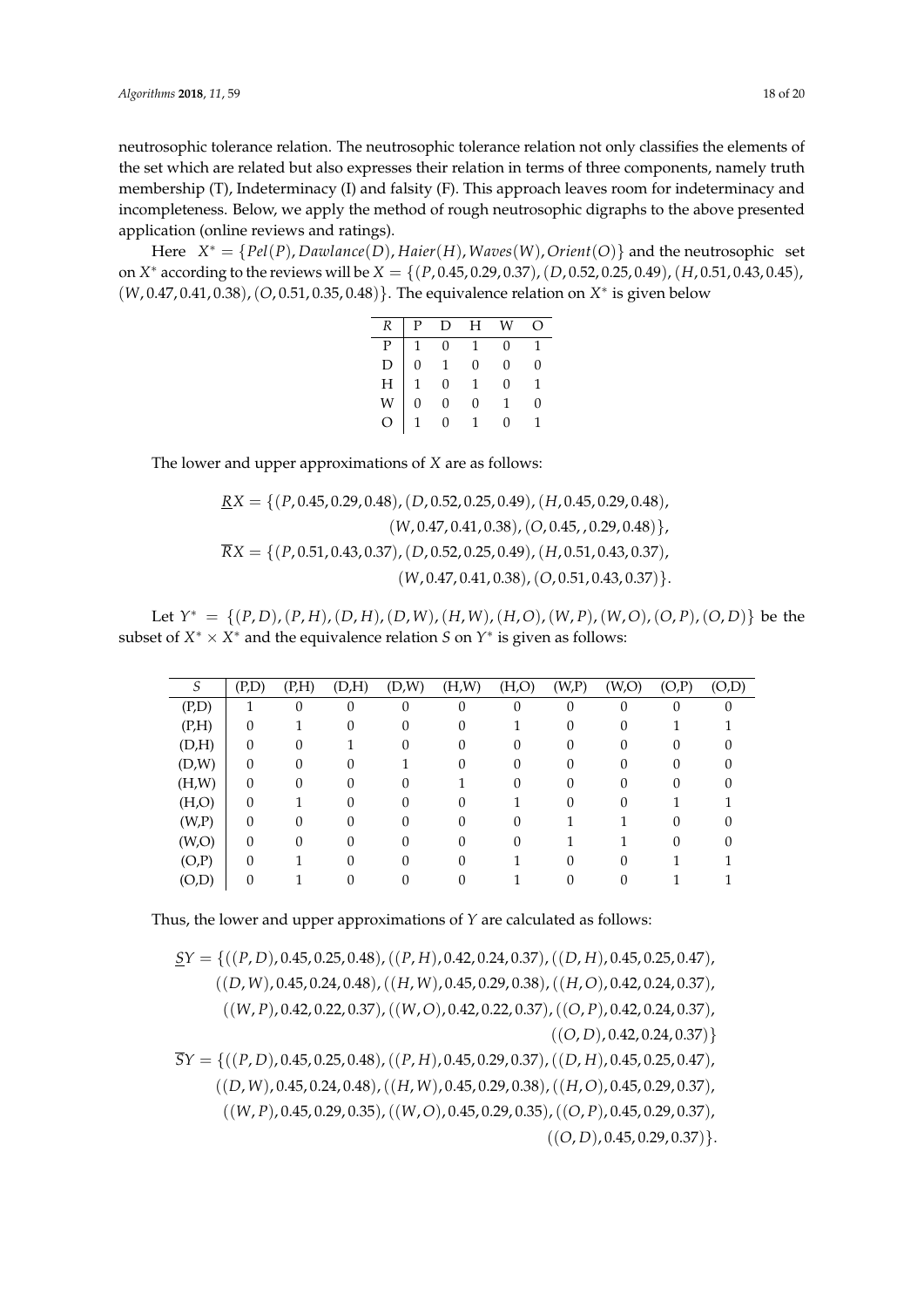To find the best company ratings, we use the following formula:

$$
S(v_i) = \sum_{v_i \in X^*} \frac{(T_{RX}(v_i) \times T_{\overline{R}X}(v_i)) + (I_{RX}(v_i) \times I_{\overline{R}X}(v_i)) - (F_{RX}(v_i) \times F_{\overline{R}X}(v_i))}{1 - \{T(v_i v_j) + I(v_i v_j) - F(v_i v_j)\}}
$$

where

$$
T(v_iv_j) = \max_{v_j \in X^*} T_{\underline{S}Y}(v_iv_j) \times \max_{v_j \in X^*} T_{\overline{S}Y}(v_iv_j),
$$
  
\n
$$
I(v_iv_j) = \max_{v_j \in X^*} I_{\underline{S}Y}(v_iv_j) \times \max_{v_j \in X^*} I_{\overline{S}Y}(v_iv_j),
$$
  
\n
$$
F(v_iv_j) = \min_{v_j \in X^*} F_{\underline{S}Y}(v_iv_j) \times \min_{v_j \in X^*} F_{\overline{S}Y}(v_iv_j).
$$

By direct calculations, we have

 $S(P) = 0.20, S(D) = 0.0971, S(H) = 0.2077, S(W) = 0.2790, S(O) = 0.2011.$ 

From the above calculations, we have Waves as the best choice and Dawlance as the least choice for refrigerator. This is because the relation applied in this method is crisp equivalence relation which does not consider the uncertainty between the companies of the same equivalence class. Whereas in our proposed method, least choice for refrigerator is different. So, the results may vary when we apply the method of rough neutrosophic digraphs and neutrosophic rough digraphs on the same application. This means that rough neutrosophic digraphs and neutrosophic rough digraphs have a different approach.

#### **5. Conclusions**

Neutrosophic set and rough set are two different theories to deal with uncertainty and imprecise and incomplete information. Due to the limitation of human knowledge to understand the complex problems, it is very difficult to apply only a single type of uncertainty method to deal with such problems. Therefore, it is necessary to develop hybrid models by incorporating the advantages of many other different mathematical models dealing with uncertainty. Thus, by combining these two mathematical tools, we have presented a new hybrid model, namely, neutrosophic rough digraphs. We have escribed regular neutrosophic rough digraphs and we have presented novel applications of our proposed hybrid in decision-making. We have given a comparison of both models, rough neutrosophic digraphs and neutrosophic rough digraphs. We plan to extend our research work to (1) Neutrosophic rough hypergraphs; (2) Bipolar neutrosophic rough hypergraphs; (3) Soft rough neutrosophic graphs; (4) Decision support systems based on neutrosophic rough information.

**Author Contributions:** M.A., N.I. and S.S. conceived and designed the experiments; F.S. analyzed the data; N.I. and S.S. wrote the paper.

**Acknowledgments:** The authors are very thankful to the Editor and referees for their valuable comments and suggestions for improving the paper.

**Conflicts of Interest:** The authors declare that they have no conflict of interest regarding the publication of the research article.

#### **References**

- <span id="page-18-1"></span><span id="page-18-0"></span>1. Zadeh, L.A. Fuzzy sets. *Inf. Control* **1965**, *8*, 338–353. [\[CrossRef\]](http://dx.doi.org/10.1016/S0019-9958(65)90241-X)
- 2. Atanassov, K.T. Intuitionistic fuzzy sets. *Fuzzy Sets Syst.* **1986**, *20*, 87–96. [\[CrossRef\]](http://dx.doi.org/10.1016/S0165-0114(86)80034-3)
- <span id="page-18-2"></span>3. Smarandache, F. *Neutrosophy: Neutrosophic Probability, Set, and Logic*; American Research Press: Santa Fe, NM, USA, 1998.
- <span id="page-18-3"></span>4. Wang, H.; Smarandache, F.; Zhang, Y.; Sunderraman, R. Single-valued neutrosophic sets. *Multispace Multistructure* **2010**, *4*, 410–413.
- <span id="page-18-4"></span>5. Pawlak, Z. Rough sets. *Int. J. Comput. Inf. Sci.* **1982**, *11*, 341–356. [\[CrossRef\]](http://dx.doi.org/10.1007/BF01001956)
- <span id="page-18-5"></span>6. Dubois, D.; Prade, H. Rough fuzzy sets and fuzzy rough sets. *Int. J. Gen. Syst.* **1990**, *17*, 191–209. [\[CrossRef\]](http://dx.doi.org/10.1080/03081079008935107)